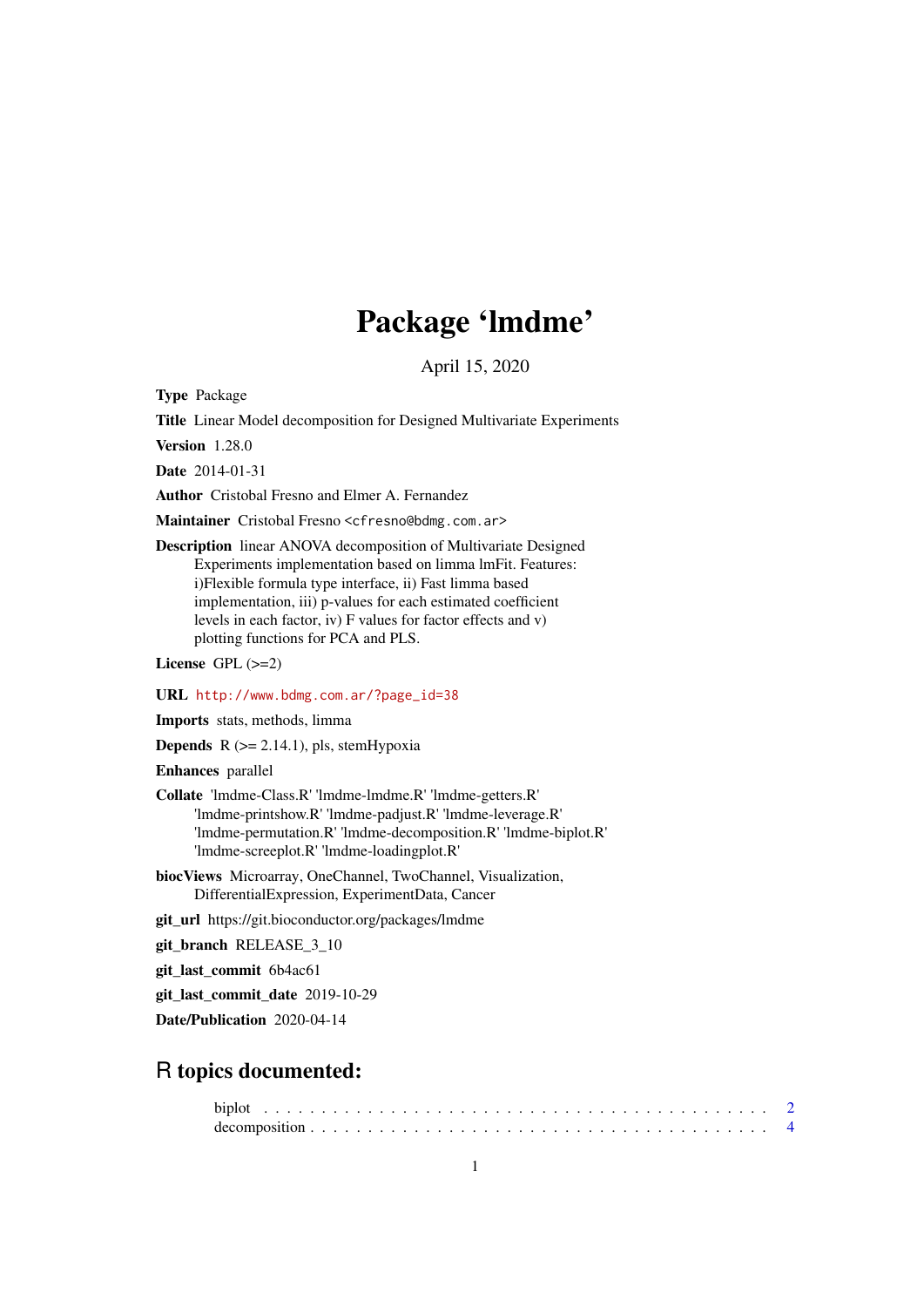<span id="page-1-0"></span>

| Index |  |  |  |  |  |  |  |  |  |  |  |  |  |  |  |  |  |  |  |  |
|-------|--|--|--|--|--|--|--|--|--|--|--|--|--|--|--|--|--|--|--|--|

<span id="page-1-1"></span>biplot *Plot a* biplot *of a lmdme object*

## Description

Plot a biplot over each decomposed "pca" or "plsr" present in lmdme component object's slot.

## Usage

```
## S4 method for signature 'lmdme'
biplot(x, comp=1:2, xlab=NULL,
  ylab=NULL, term=NULL, mfcol, xlabs, ylabs, which, ...)
```
## Arguments

| $\mathsf{x}$ | Imdme class object.                                                                                                                                                                                                                                                                        |
|--------------|--------------------------------------------------------------------------------------------------------------------------------------------------------------------------------------------------------------------------------------------------------------------------------------------|
| comp         | a two component vector with the PC components to plot. Default comp=1:2.                                                                                                                                                                                                                   |
| xlab         | character for the x-label title for PCA biplots.                                                                                                                                                                                                                                           |
| ylab         | character for the y-label title for PCA biplots.                                                                                                                                                                                                                                           |
| term         | character with the corresponding term/s for biploting. Default value is NULL in<br>order to obtain every available biplot/s.                                                                                                                                                               |
| mfcol        | numeric vector for par layout. If missing mfcol= $c(1,2)$ will be used if more than<br>one biplot is available. Use mfcol==NULL to override par call inside biplot<br>function.                                                                                                            |
| xlabs, ylabs | vector of character strings to label the first/second set of points. The default is<br>to use dimname of " $x$ "/" $y$ ", or "1:n" if the dimname is NULL for the respective<br>set of points. If a single character is passed e.g. "o", the same character is used<br>for all the points. |
| which        | character to indicate the type of biplot to use when plsr decomposition is applied.<br>Default value is " $x$ " (X scores and loadings), "y" for (Y scores and loadings),<br>"scores" (X and Y scores) or "loadings" (X and Y loadings). See biplot.mvr<br>for details.                    |
| .            | additional parameters for biplot.prcomp(pca) or biplot.mvr(plsr)                                                                                                                                                                                                                           |

#### Value

plotted biplot/s of the component/s of the given lmdme object. If [par](#page-0-0)() is called before this function, the biplots can be arranged in the same window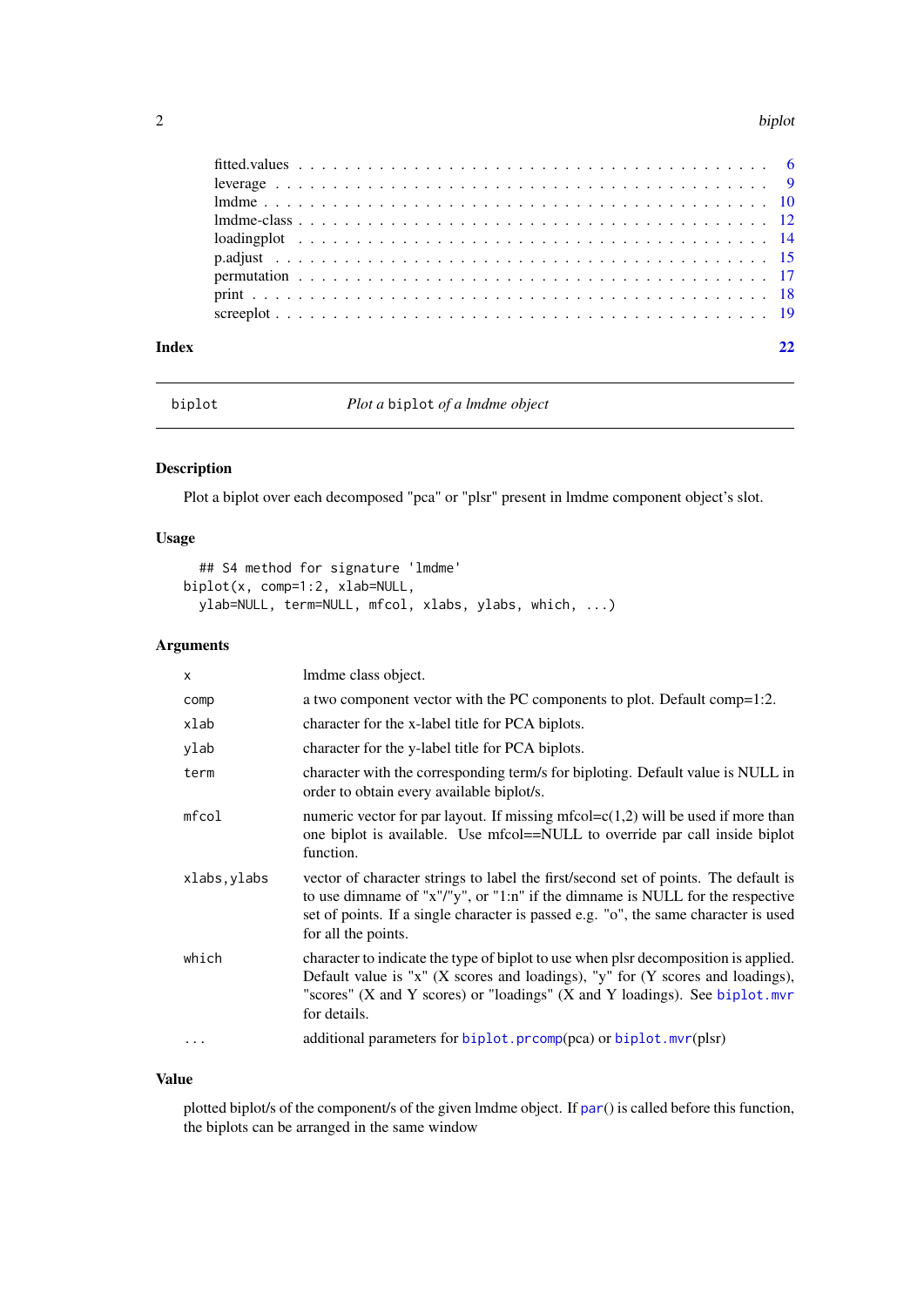#### <span id="page-2-0"></span>biplot 3

#### Author(s)

Cristobal Fresno and Elmer A Fernandez

## See Also

[prcomp](#page-0-0), [plsr](#page-0-0), [biplot.princomp](#page-0-0), [biplot.mvr](#page-0-0)

## Examples

```
{
data(stemHypoxia)
```

```
##Just to make a balanced dataset in the Fisher sense (2 samples per
## time*oxygen levels)
design<-design[design$time %in% c(0.5,1,5) & design$oxygen %in% c(1,5,21), ]
design$time<-as.factor(design$time)
design$oxygen<-as.factor(design$oxygen)
rownames(M)<-M[, 1]
```

```
#Keeping appropriate samples only
M<-M[, colnames(M) %in% design$samplename]
```

```
##ANOVA decomposition
fit<-lmdme(model=~time+oxygen+time:oxygen, data=M, design=design)
```

```
##ASCA for all the available terms, over those subjects/genes where at least
##one interaction coefficient is statistically different from zero (F-test
##on coefficients).
id<-F.p.values(fit, term="time:oxygen")<0.001
decomposition(fit, decomposition="pca",scale="row",subset=id)
```

```
## Not run:
##Does not call par inside
par(mfrow=c(2,2))
biplot(fit, xlabs="o", mfcol=NULL)
```
##Just the term of interest biplot(fit, xlabs="o", term="time")

```
##In separate graphics
biplot(fit, xlabs="o", term=c("time", "oxygen"), mfcol=c(1,1))
```
##All terms in the same graphic biplot(fit, xlabs="o", mfcol=c(1,3))

```
## End(Not run)
}
```

```
##Now using plsr on interaction coefficients
decomposition(fit, decomposition="plsr", term="time:oxygen", scale="row",
subset=id)
```

```
## Not run:
par(mfrow=c(2,2))
```

```
##plsr biplot by default which="x"
```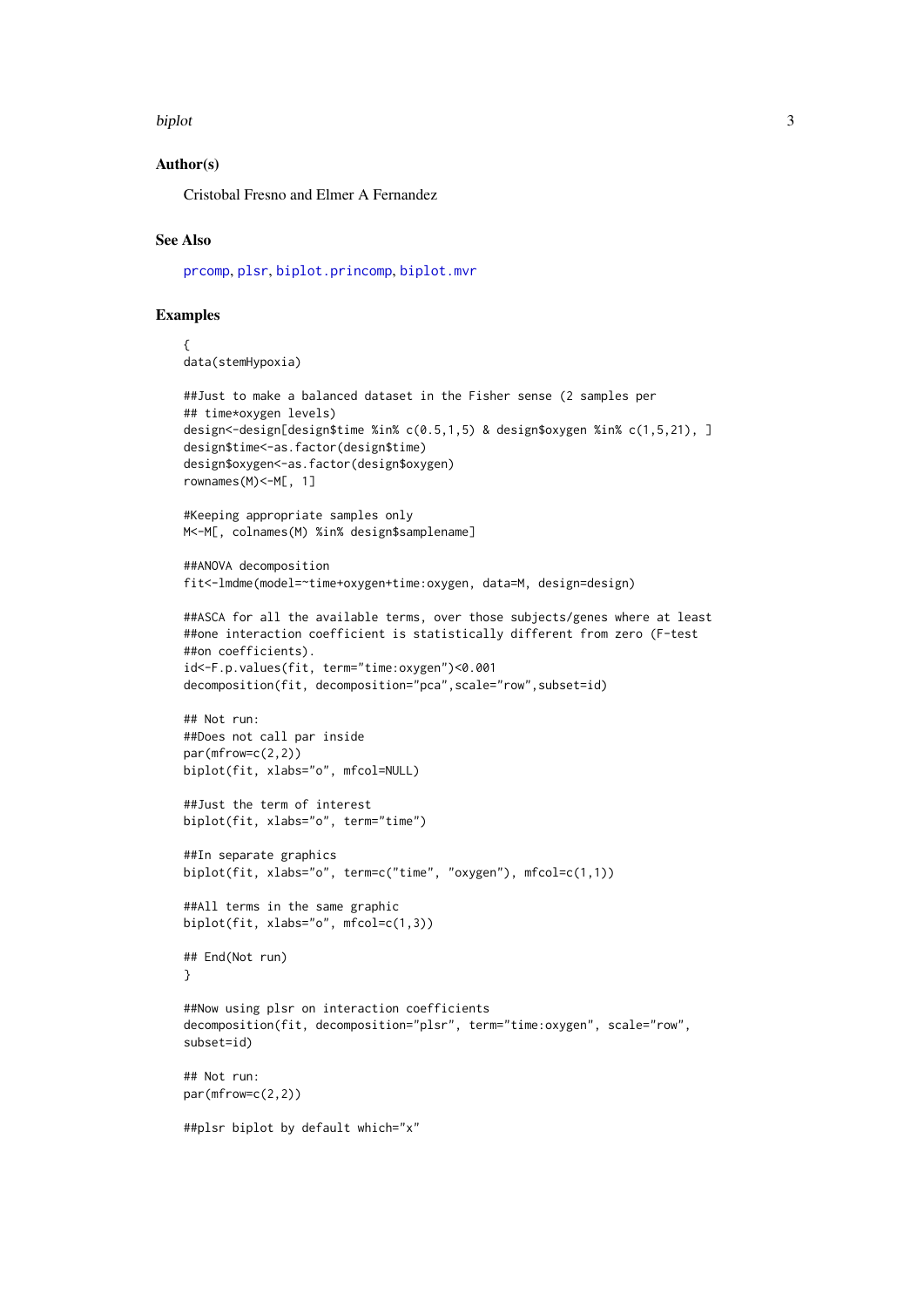```
biplot(fit, which="x", mfcol=NULL)
##Other alternatives to which
biplot(fit, which="y", mfcol=NULL)
biplot(fit, which="scores", mfcol=NULL)
biplot(fit, which="loadings", mfcol=NULL, xlabs="o")
## End(Not run)
```
<span id="page-3-1"></span>decomposition decomposition *of lmdme object*

#### Description

This function calculates the decomposition of variance or covariance structure using Principal Component Analysis (PCA) or Partial Least Squared Regression (PLSR), on the ANOVA decomposed lmdme object. In this context, in a two factor experimental design with interaction, the linear model of the i-th observation (gene) can be written:

 $X = \mu + X_A + X_B + X_{AB} + \epsilon$ where

- X stands for the observed value.
- the intercept  $\mu$ .
- $X_A$ ,  $X_B$  and  $X_{AB}$  are the first, second and interaction coefficients respectively.
- The error term  $\epsilon N(0, \sigma^2)$ .

The model is iteratively decomposed in a step by step fashion, decomposing one term each time by calling [lmdme](#page-9-1) constructor:

- 1. Step 1:  $X = \mu + E_1$
- 2. Step 2:  $E_1 = X_A + E_2$
- 3. Step 3:  $E_2 = X_B + E_3$
- 4. Step 4:  $E_3 = X_{AB} + E_4$

Then, if we apply PCA on the i-th step using  $E_{i-1}$  matrix it is known as *APCA* but if applied on the coefficients  $X_i$  it is called *ASCA*. The same decomposition schema can also be used with PLSR.

#### Arguments

| object        | Imdme class object.                                                                                                                                                                                                                |
|---------------|------------------------------------------------------------------------------------------------------------------------------------------------------------------------------------------------------------------------------------|
| decomposition | character to indicate the decomposition to be carried out, i.e., " <i>pca</i> " or " <i>plsr</i> ".<br>Default value is "pca".                                                                                                     |
| term          | character specifying the model term to perform the decomposition (e.g. "time"<br>or "time: concentration" for interaction term). If the term is not specified (i.e.<br>missing) it performs the analysis over all the model terms. |
| subset        | subset of individuals (rows) to be included in the analysis. By default all the<br>individuals are included.                                                                                                                       |

<span id="page-3-0"></span>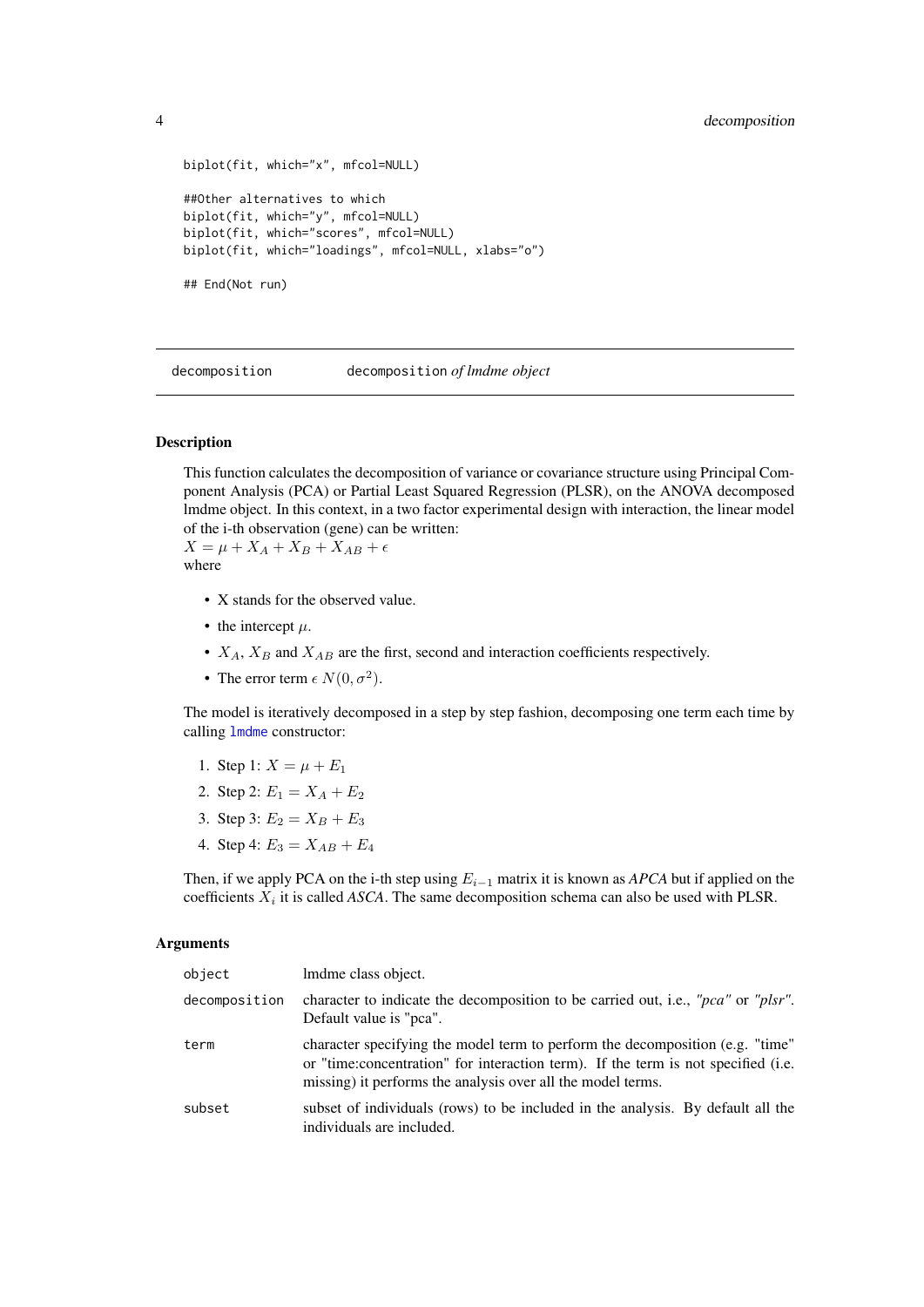#### <span id="page-4-0"></span>decomposition 5

| type       | character to indicate on which regression matrix ("coefficient" or "residual")<br>the decomposition will be performed. The intercept term is not included in the<br>results, as it can be directly analyzed with the original M data frame. Default<br>value is "coefficient" a.k.a. ASCA. Note that "residual" performs PCA or PLS<br>on the i-th residual $E_{i-1} = X_i + E_i$ and not the residuals of the i-th model $E_i$ . |
|------------|-----------------------------------------------------------------------------------------------------------------------------------------------------------------------------------------------------------------------------------------------------------------------------------------------------------------------------------------------------------------------------------------------------------------------------------|
| scale      | character "row", "column" or "none" to indicate if the matrix should be scaled<br>by the row, column or not respectively. Default value is "none".                                                                                                                                                                                                                                                                                |
| Omatrix    | the output matrix for PLSR only. If the parameter is missing, the output ma-<br>trix will be an identity matrix for the ASCA. Otherwise, is the design matrix<br>corresponding to the specified term for APCA.                                                                                                                                                                                                                    |
| $\ddots$ . | additional parameters for promp or plsr functions, according to the decompo-<br>sition call.                                                                                                                                                                                                                                                                                                                                      |

#### Value

Internal update of the "components" slot of the lmdme object, which is a list of [prcomp](#page-0-0) or a list of mvr ([plsr](#page-0-0)) objects using the given term parameter. If missing(term), the length of the list equals the number of decomposed models minus the Intercept term for coefficients or the length of decomposed models for residual decomposition.

#### Author(s)

Cristobal Fresno and Elmer A Fernandez

#### References

- 1. Smilde AK, Jansen JJ, Hoefsloot HCJ, Lamer RAN, Van der Greef J, Timmerman ME (2005) ANOVA-simultaneous component analysis (ASCA): a new tool for analyzing designed metabolomics data, Bioinformatics 21,13,3043 DOI:/10.1093/bioinformatics/bti476
- 2. Zwanenburg G, Hoefsloot HCJ, Westerhuis JA, Jansen JJ, Smilde AK (2011) ANOVA Principal component analysis and ANOVA-simultaneous component analysis: a comparison J. Chemometrics 25:561-567 DOI:10.1002/cem.1400
- 3. Cristobal Fresno, Monica G. Balzarini, Elmer A. Fernandez (2014) lmdme: Linear Models on Designed Multivariate Experiments in R, Journal of Statistical Software, 56(7), 1-16, http://www.jstatsoft.org/v56/i07/.

### See Also

[prcomp](#page-0-0), [plsr](#page-0-0)

#### Examples

```
{
data(stemHypoxia)
##Just to make a balanced dataset in the Fisher sense (2 samples per
## time*oxygen levels)
design<-design[design$time %in% c(0.5,1,5) & design$oxygen %in% c(1,5,21), ]
design$time<-as.factor(design$time)
design$oxygen<-as.factor(design$oxygen)
rownames(M)<-M[, 1]
```
#Keeping appropriate samples only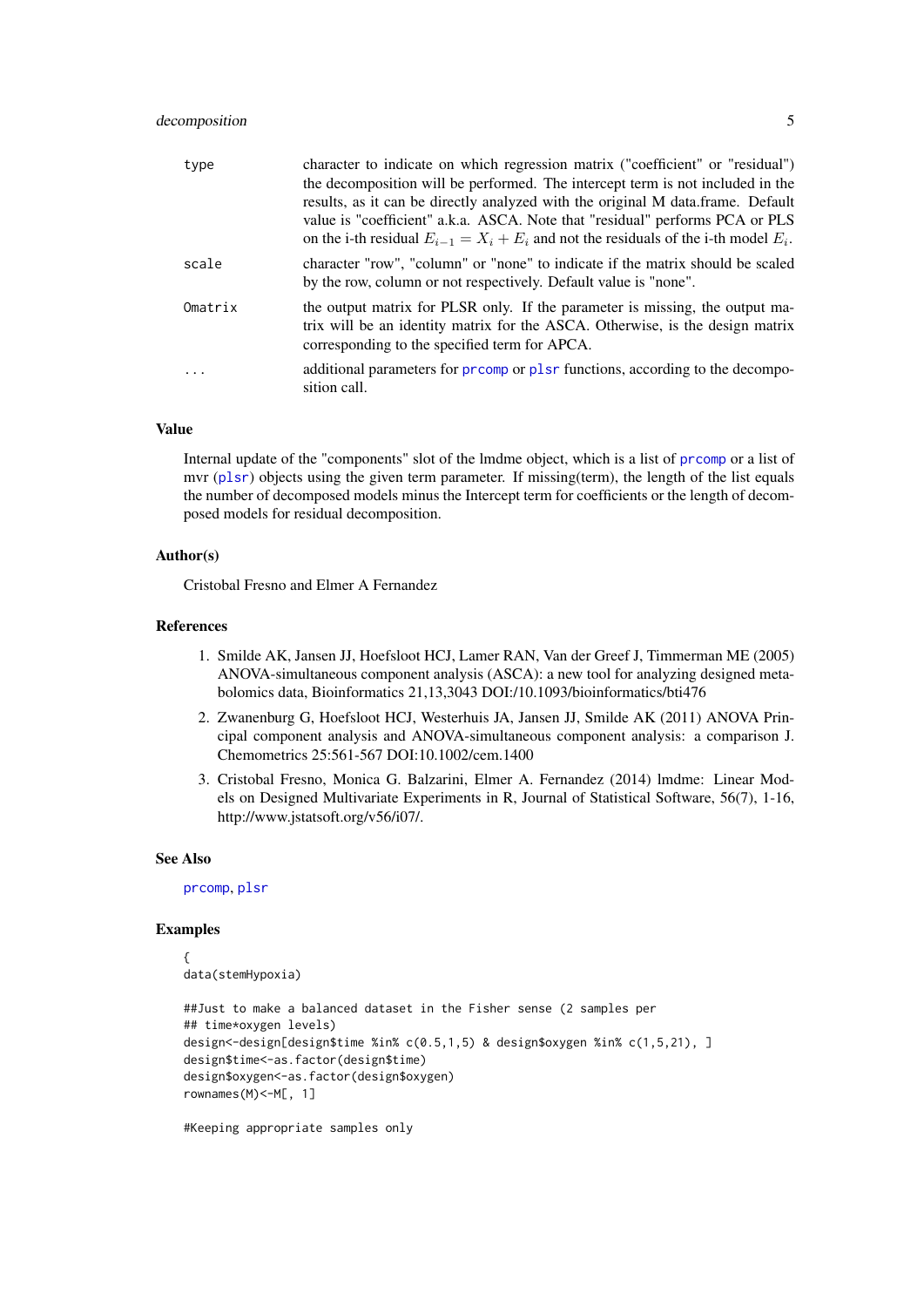```
M<-M[, colnames(M) %in% design$samplename]
##ANOVA decomposition
fit<-lmdme(model=~time+oxygen+time:oxygen, data=M, design=design)
##Just a copy of the same fit object and to perform analysis on those
##subjects/genes where at least one interaction coefficient is statistically
##different from zero (F-test on the coefficients).
asca<-fit
apca<-fit
id<-F.p.values(fit, term="time:oxygen")<0.001
##ASCA and APCA decomposition for every available term.
decomposition(asca, decomposition="pca", subset=id, scale="row")
decomposition(apca, decomposition="pca", subset=id, scale="row",
type="residual")
##Let's get the components for asca/apca decomposed objects
asca<-components(asca)
apca<-components(apca)
##Now let's try the PLSR decomposition for residuals and coefficients
plsr.residuals<-fit
plsr.coefficients<-fit
decomposition(plsr.coefficients, decomposition="plsr", subset=id,
scale="row")
decomposition(plsr.residuals, decomposition="plsr", subset=id, scale="row",
type="residual")
##Obtain the coefficients for decomposed plsr objects
##(coefficients/residuals)
plsr.coefficients<-components(plsr.coefficients)
plsr.residuals <- components(plsr.residuals)
}
```
fitted.values *Getters for lmdme object*

#### <span id="page-5-1"></span>Description

To obtain lmdme slot information, according to the given function call (see Values). If a term parameter is not specified, it will return all the available terms. Otherwise, just the one specified.

#### Usage

```
## S4 method for signature 'lmdme'
fitted.values(object, term=NULL,
 drop=TRUE)
  ## S4 method for signature 'lmdme'
fitted(object, term=NULL, drop=TRUE)
 ## S4 method for signature 'lmdme'
coef(object, term=NULL, drop=TRUE)
```
<span id="page-5-0"></span>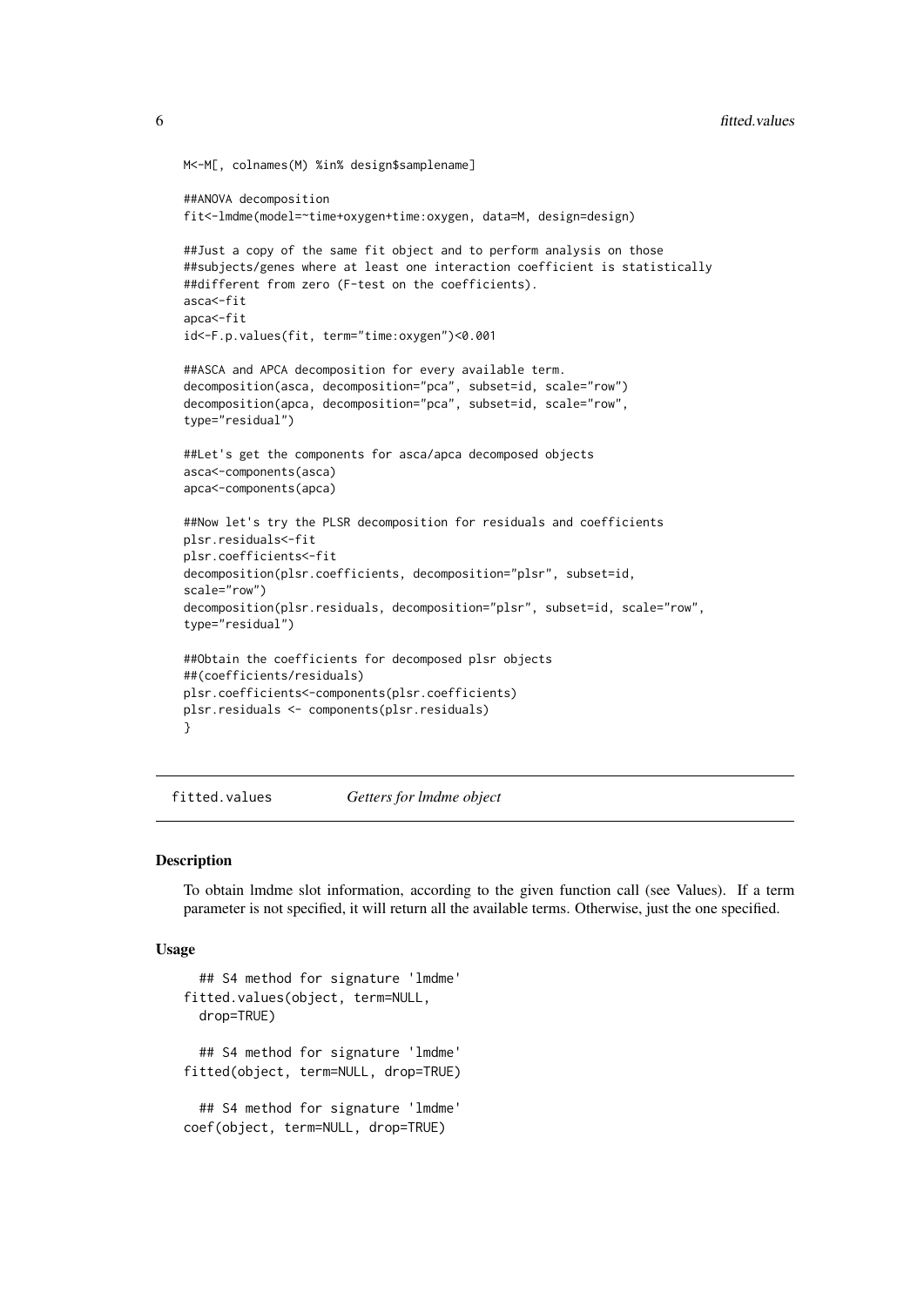```
## S4 method for signature 'lmdme'
coefficients(object, term=NULL,
 drop=TRUE)
 ## S4 method for signature 'lmdme'
resid(object, term=NULL, drop=TRUE)
  ## S4 method for signature 'lmdme'
residuals(object, term=NULL, drop=TRUE)
 F.p.values(object, term=NULL, drop=TRUE)
 ## S4 method for signature 'lmdme'
F.p.values(object, term=NULL,
 drop=TRUE)
 p.values(object, term=NULL, drop=TRUE)
 ## S4 method for signature 'lmdme'
p.values(object, term=NULL, drop=TRUE)
 modelDecomposition(object, term=NULL, drop=TRUE)
 ## S4 method for signature 'lmdme'
modelDecomposition(object, term=NULL,
 drop=TRUE)
 components(object, term=NULL, drop=TRUE)
 ## S4 method for signature 'lmdme'
components(object, term=NULL,
 drop=TRUE)
  componentsType(object)
 ## S4 method for signature 'lmdme'
componentsType(object)
 model(object)
 ## S4 method for signature 'lmdme'
model(object)
 design(object)
 ## S4 method for signature 'lmdme'
design(object)
```
## Arguments

object lmdme class object.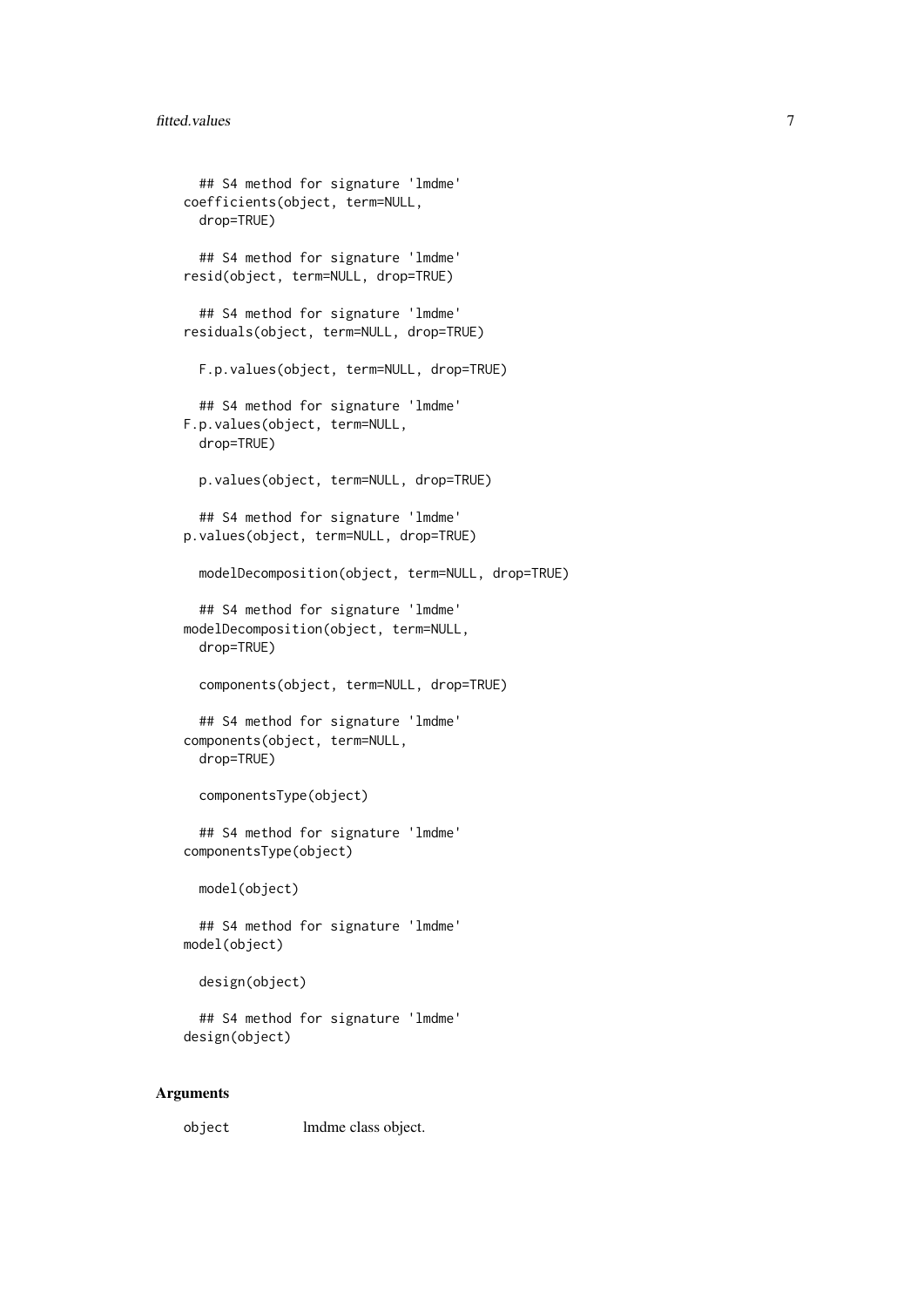<span id="page-7-0"></span>

| term | character with the corresponding term/s to return. Default value is NULL in |
|------|-----------------------------------------------------------------------------|
|      | order to return every available term/s.                                     |
| drop | should try to drop list structure if length==1? Default value is TRUE       |

## Value

according to the call one of the following objects can be returned

| design             | experiment design data.frame used.                                                                                                                  |
|--------------------|-----------------------------------------------------------------------------------------------------------------------------------------------------|
| model              | decomposed formula used.                                                                                                                            |
| modelDecomposition |                                                                                                                                                     |
|                    | list of decomposed model formulas.                                                                                                                  |
|                    | residuals, resid, coef, coefficients, fitted, fitted.values, p.values or F.p.values                                                                 |
|                    | list of appropriate slot where each item is a matrix that will have G rows (indi-<br>viduals) x k columns (levels of the corresponding model term). |
| components         | list with corresponding PCA or PLSR terms according to the decomposition<br>function call.                                                          |
|                    | components Type character name vector with the information of the component calculations.                                                           |

#### Author(s)

Cristobal Fresno and Elmer A Fernandez

#### See Also

[lmdme](#page-9-1), [decomposition](#page-3-1), [print](#page-17-1), [show](#page-17-2)

#### Examples

```
{
data(stemHypoxia)
```

```
##Just to make a balanced dataset in the Fisher sense (2 samples per
## time*oxygen levels)
design<-design[design$time %in% c(0.5, 1, 5) & design$oxygen %in% c(1,5,21),]
design$time<-as.factor(design$time)
design$oxygen<-as.factor(design$oxygen)
rownames(M)<-M[, 1]
```

```
##Keeping appropriate samples only
M<-M[, colnames(M) %in% design$samplename]
```

```
##ANOVA decomposition
fit<-lmdme(model=~time+oxygen+time:oxygen, data=M, design=design)
```

```
##Let's inspect how the decomposition process was carried out:
##a) The model formula used
##b) The design data.frame used
##c) The decomposition itself
fit.model<-model(fit)
fit.design<-design(fit)
fit.modelDecomposition<-modelDecomposition(fit)
```

```
##Getting the specific "time" term coefficients, p-values or F-values.
```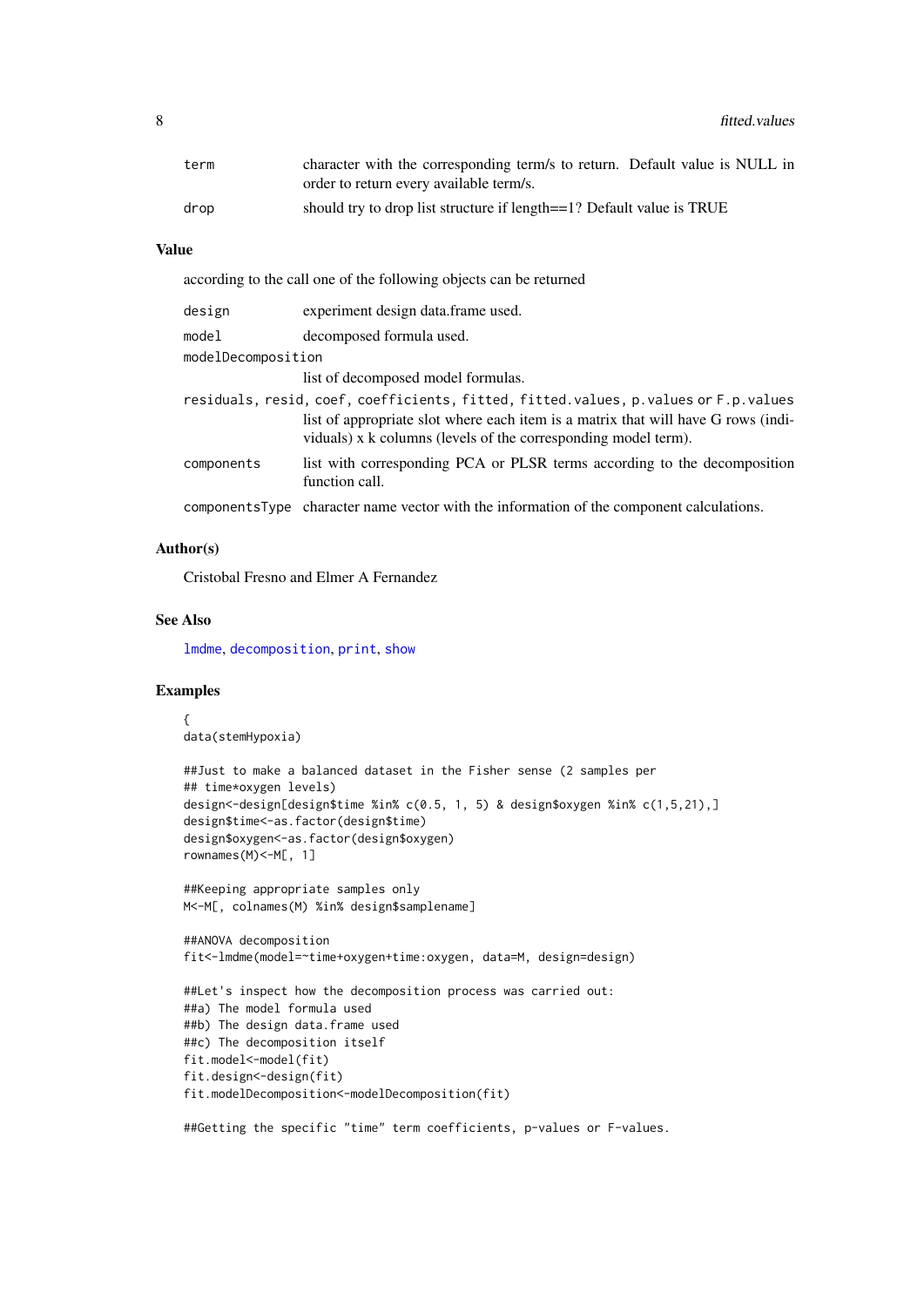#### <span id="page-8-0"></span>leverage the contract of the contract of the contract of the contract of the contract of the contract of the contract of the contract of the contract of the contract of the contract of the contract of the contract of the c

```
## Omit "term" parameter for all available terms.
timeCoef<-coef(fit,term="time")
fit.p.values<-p.values(fit,term="time")
fit.f.values<-F.p.values(fit,term="time")
##Getting the residuals or fitted values, for the interaction "time:oxygen"
## term. Omit "term" parameter for all available terms.
interactionResid<-resid(fit, term="time:oxygen")
interactionFit<-fitted(fit, term="time:oxygen")
}
```
#### leverage leverage *test of lmdme objects*

### Description

This function calculates the leverage test for each individual using the Principal Component Analysis (comps function) on the coefficients of the given decomposed model term.

#### Arguments

| object | lmdme class object.                                                                                          |
|--------|--------------------------------------------------------------------------------------------------------------|
| comps  | a numeric vector indicating the PCA component indexes to keep. Default the<br>first two components $(1:2)$ . |
| term   | a character specifying the model term.                                                                       |
| level  | the quantile level. Default value 0.95                                                                       |

## Value

data.frame with the following fields

| leverage | numeric for the corresponding row leverage                                                         |
|----------|----------------------------------------------------------------------------------------------------|
| over     | logical indicating if the leverage > quantile (leverage, level) for the given decom-<br>posed term |

## Author(s)

Cristobal Fresno and Elmer A Fernandez

### References

Tarazona S, Prado-Lopez S, Dopazo J, Ferrer A, Conesa A, Variable Selection for Multifactorial Genomic Data, Chemometrics and Intelligent Laboratory Systems, 110:113-122 (2012)

## See Also

[prcomp](#page-0-0), [quantile](#page-0-0)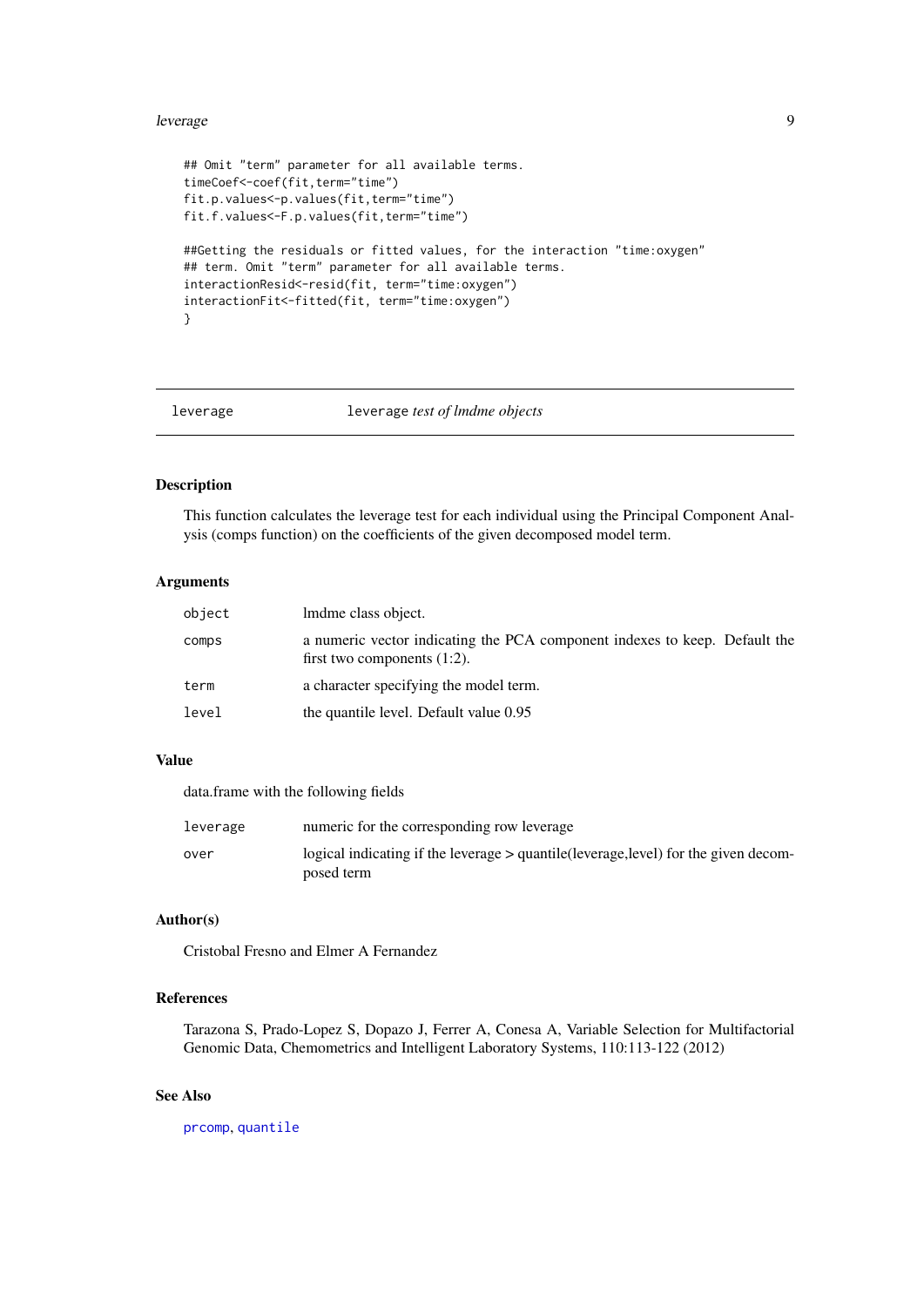## Examples {

## data(stemHypoxia)

```
##Just to make a balanced dataset in the Fisher sense (2 samples per
## time*oxygen levels)
design<-design[design$time %in% c(0.5, 1, 5) & design$oxygen %in% c(1,5,21),]
design$time<-as.factor(design$time)
design$oxygen<-as.factor(design$oxygen)
rownames(M)<-M[, 1]
##Keeping appropriate samples only
M<-M[, colnames(M) %in% design$samplename]
##ANOVA decomposition
fit<-lmdme(model=~time+oxygen+time:oxygen, data=M, design=design)
##Leverages for the first two Principal Components and q95 (default value).
##Leverages for the first three Principal Components and q99.
leverages2PCDefault<-leverage(fit, term="time:oxygen")
```

```
leverages3PCq99<-leverage(fit, comps=1:3, term="time:oxygen", level=0.99)
```
}

#### <span id="page-9-1"></span>lmdme *High level constructor of lmdme class object*

#### Description

Linear model ANOVA decomposition of Designed Multivariate Experiments based on limma [lmFit](#page-0-0) implementation. For example in a two factor experimental design with interaction, the linear model of the i-th observation (gene) can be written:

 $X = \mu + A + B + AB + \epsilon$ where

- X stands for the observed value
- the intercept  $\mu$
- A, B and AB are the first, second and interaction terms respectively
- The error term  $\epsilon N(0, \sigma^2)$ .

The model is iteratively decomposed in a step by step fashion decomposing one term each time:

- 1. The intercept is estimated using  $X = \mu + E_1$
- 2. The first factor (A) using  $E_1 = A + E_2$
- 3. The second factor (B) using  $E_2 = B + E_3$
- 4. The interaction (AB) using  $E_3 = AB + E_4$ .

For each decomposed step the model, residuals, coefficients, p-values and F-value are stored in a list container, so their corresponding length is equal to the number of model terms + 1 (the intercept).

<span id="page-9-0"></span>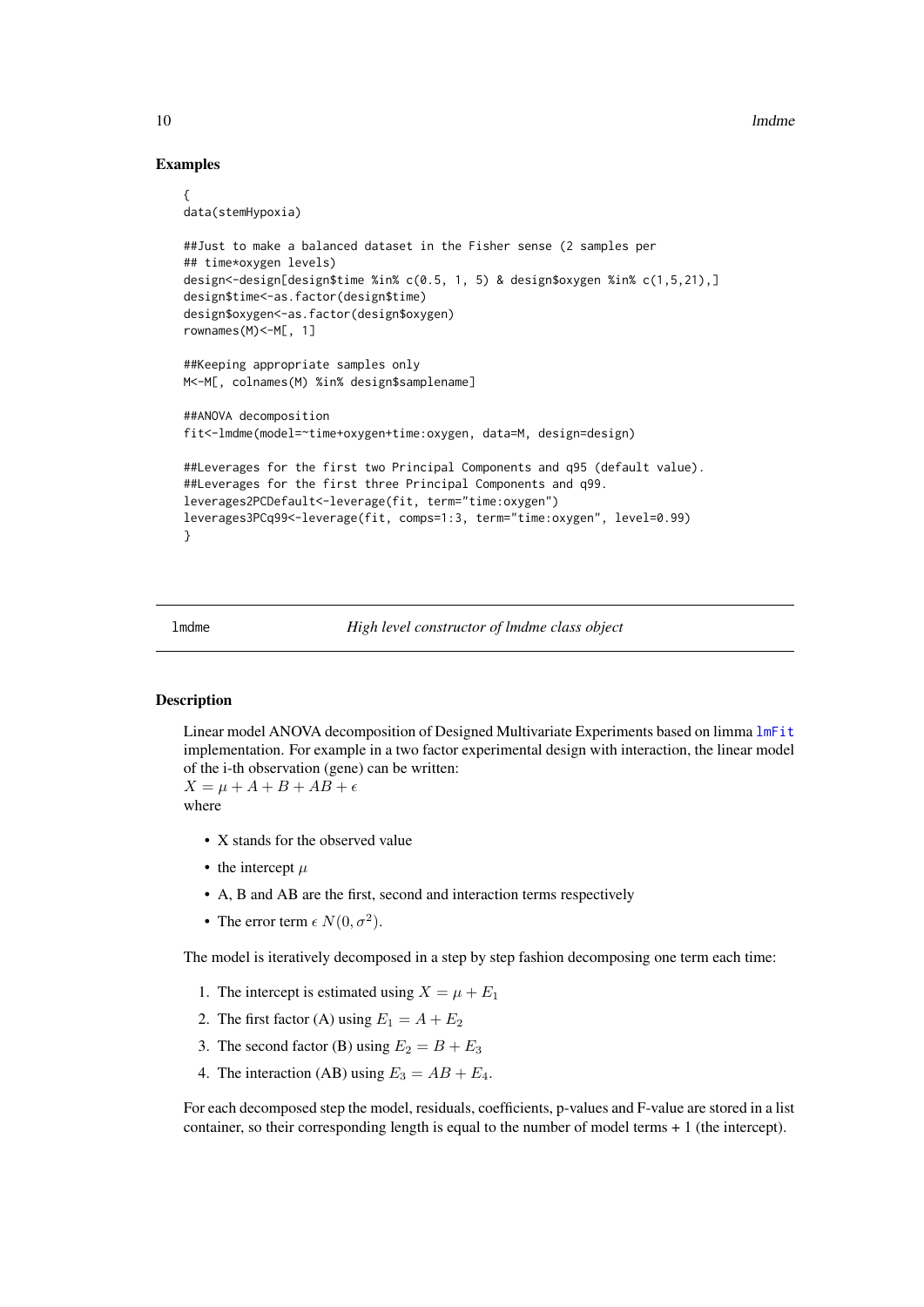#### <span id="page-10-0"></span>lmdme that the contract of the contract of the contract of the contract of the contract of the contract of the contract of the contract of the contract of the contract of the contract of the contract of the contract of the

#### Arguments

| model   | formula object to carry out the decomposition.                                                                                                                          |
|---------|-------------------------------------------------------------------------------------------------------------------------------------------------------------------------|
| data    | matrix or data.frame with individuals/genes (per rows) and samples/conditions<br>(per columns).                                                                         |
| design  | data. frame with the design of the experiment, (rows) samples/conditions as in<br>data columns and as many columns to indicate the factors present in each sam-<br>ple. |
| Bayes   | Should limma estimate empirical Bayes statistics, i. e., moderated t-statistics?<br>Default value is FALSE.                                                             |
| verbose | Should the process progress be printed? Default value is FALSE.                                                                                                         |
| $\cdot$ | Additional parameters for lmFit function.                                                                                                                               |

## Value

lmdme lmdme class object with the corresponding completed slots according to the given model

#### Note

use [lmdme](#page-9-1) high level constructor for the creation of the class instead of directly calling its constructor by means of new.

#### Author(s)

Cristobal Fresno and Elmer A Fernandez

#### References

- 1. Smyth, G. K. (2005). Limma: linear models for microarray data. In: Bioinformatics and Computational Biology Solutions using R and Bioconductor. R. Gentleman, V. Carey, S. Dudoit, R. Irizarry, W. Huber (eds), Springer, New York, pages 397–420.
- 2. Cristobal Fresno, Monica G. Balzarini, Elmer A. Fernandez (2014) lmdme: Linear Models on Designed Multivariate Experiments in R, Journal of Statistical Software, 56(7), 1-16, http://www.jstatsoft.org/v56/i07/.

#### See Also

[decomposition](#page-3-1), [lmFit](#page-0-0)

#### Examples

```
{
data(stemHypoxia)
##Just to make a balanced dataset in the Fisher sense (2 samples per
## time*oxygen levels)
design<-design[design$time %in% c(0.5,1,5) & design$oxygen %in% c(1,5,21), ]
design$time<-as.factor(design$time)
design$oxygen<-as.factor(design$oxygen)
rownames(M)<-M[, 1]
```
#Keeping appropriate samples only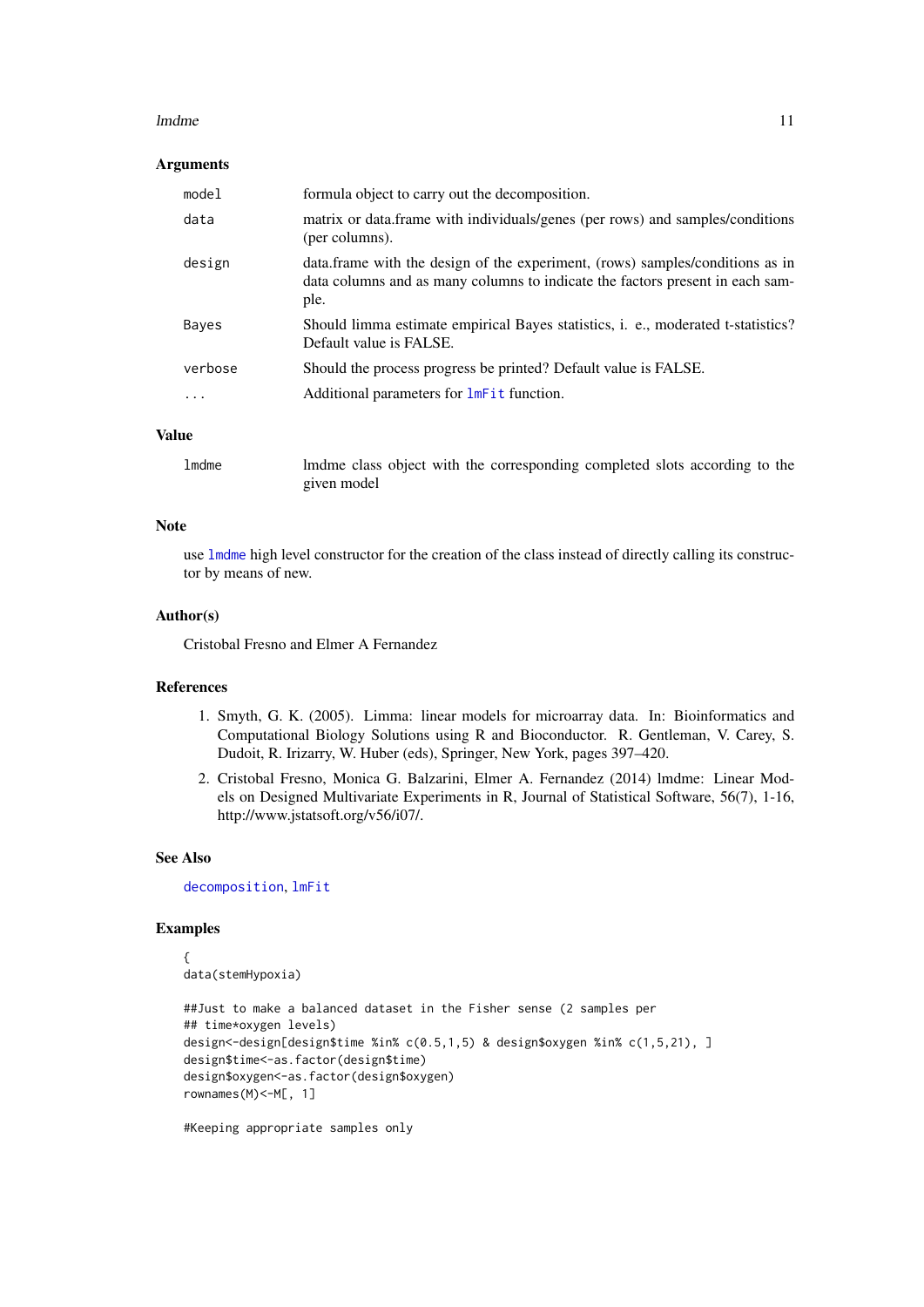```
M<-M[, colnames(M) %in% design$samplename]
##ANOVA decomposition
fit<-lmdme(model=~time+oxygen+time:oxygen, data=M, design=design)
}
```
lmdme-class *lmdme S4 class: Linear Model decomposition for Designed Multivariate Experiments.*

#### **Description**

Linear Model ANOVA decomposition of Designed Multivariate Experiments based on limma [lmFit](#page-0-0) implementation. For example in a two factor experimental design with interaction, the linear model of the i-th observation (gene) can be written:  $X = \mu + A + B + AB + \epsilon$ 

where

- X stands for the observed value
- The intercept  $\mu$
- A, B and AB are the first, second and interaction terms respectively
- The error term  $\epsilon N(0, \sigma^2)$ .

The model is iterative decomposed in a step by step fashion decomposing one term at each time:

- 1. The intercept is estimated using  $X = \mu + E_1$
- 2. The first factor (A) using  $E_1 = A + E_2$
- 3. The second factor (B) using  $E_2 = B + E_3$
- 4. The interaction (AB) using  $E_3 = AB + E_4$ .

For each decomposed step the model, residuals, coefficients, p-values and F-values are stored in a list container, so their corresponding length is equal to the number of model terms + 1 (the intercept).

#### Features

- 1. Flexible formula type interface,
- 2. Fast limma based implementation based on [lmFit](#page-0-0),
- 3. p values for each estimated coefficient levels in each factor
- 4. F values for factor effects
- 5. Plotting functions for PCA and PLS.

## **Slots**

- design: data.frame with experimental design.
- model: formula with the designed model to be decomposed.
- modelDecomposition: list with the model formula obtained for each decomposition step.
- residuals: list of residual matrices G rows(genes) x N columns (arrays-designed measurements).

<span id="page-11-0"></span>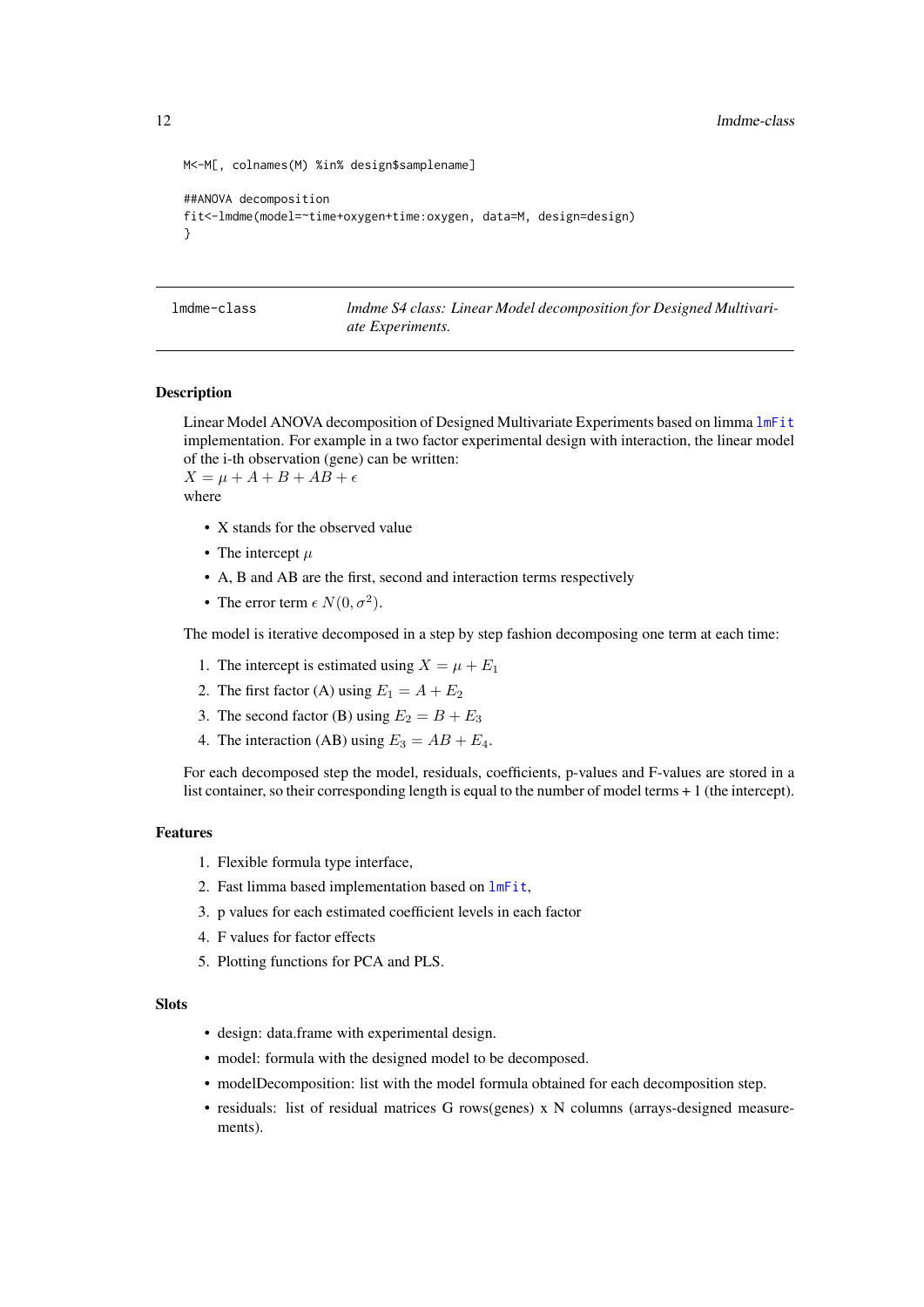#### lmdme-class 13

- coefficients: list of coefficient matrices. Each matrix will have G rows(genes) x k columns(levels of the corresponding model term).
- p.values: list of p-value matrices.
- F.p.values: list with corresponding F-p-values vectors for each individual.
- components: list with corresponding PCA or PLS components for the selected term/s.
- componentsType: name character vector to keep process trace of the variance/covariance components slot: decomposition ("pca" or "pls"), type ("apca" for ANOVA-PCA or "asca" for ANOVA-SCA) and scale ("none", "row" or "column")

#### lmdme-general-functions

print, show Basic output for lmdme class

summary Basic statistics for lmdme class

design, model, modelDecomposition, residuals and coefficients Getters for their respective slots.

p.values, F.p.values, components and componentsType Getters for their respective slots.

#### ANOVA-linear-decomposition-functions

- lmdme Function that produces the complete ANOVA decomposition based on model specification through a formula interface. Technically it's a high level wrapper of the initialize function.
- modelDecomposition Getter for the used decomposed formula in each step
- p.adjust Adjust coefficients p-values for the Multiple Comparison Tests.
- Fpvalues, pvalues Getters for the corresponding associated decomposed model coefficient statistics in each step, for each observation.
- residuals, resid, coef, coefficients, fitted.values, fitted Getters for the corresponding decomposed model in each step.
- permutation Produces the specified lmdme in addition to the required permuted objects (sampling the columns of data), using the same parameters to fit the model.

#### variance-covariance-decomposition-functions

- decomposition Function to perform PCA or PLS on the ANOVA decomposed terms. PCA can be performed on  $E_1$ ,  $E_2$  or  $E_3$  and it is referred to, as ANOVA-PCA (APCA) but, if it is performed on the coefficients it is referred to, as ANOVA-SCA (ASCA). On the other hand PLSR is based on pls library and if it is performed on coefficients (ASCA like) it uses the identity matrix for output co-variance maximization or can be carried out on the  $E_{1,20r3}$  (APCA like) using the design matrix as the output.
- components Getter for PCA or PLS decomposed models.
- componentsType Getter for componentsType slot.

leverage Leverage calculation on PCA (APCA or ASCA) terms.

- biplot Biplots for PCA or PLSR decomposed terms.
- screeplot Screeplot on each PCA decomposed term.
- loadingplot Loadingplot for PCA interaction terms.

#### Author(s)

Cristobal Fresno and Elmer A Fernandez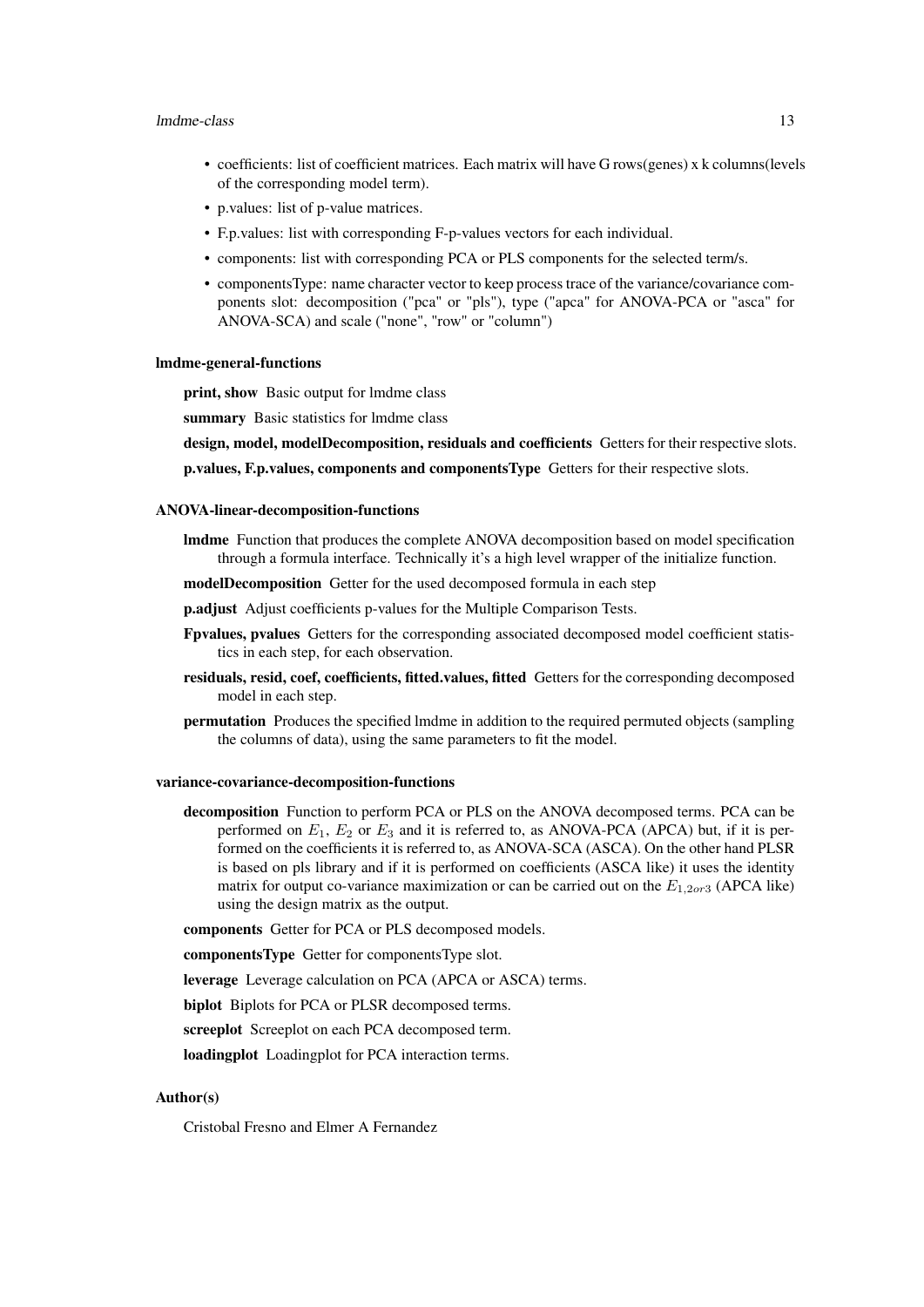#### <span id="page-13-0"></span>References

- 1. Smilde AK, Jansen JJ, Hoefsloot HCJ, Lamer RAN, Van der Greef J, Timmerman ME (2005) ANOVA-simultaneaus component analysis (ASCA): a new tool for analyzing designed metabolomics data, Bioinformatics 21,13,3043 DOI:/10.1093/bioinformatics/bti476
- 2. Zwanenburg G, Hoefsloot HCJ, Westerhuis JA, Jansen JJ, Smilde AK (2011) ANOVA.Principal component analysis and ANOVA-simultaneaus component analysis: a comparison J. Chemometrics 25:561-567 DOI:10.1002/cem.1400
- 3. Tarazona S, Prado-Lopez S, Dopazo J, Ferrer A, Conesa A (2012) Variable Selection for Multifactorial Genomic Data, Chemometrics and Intelligent Laboratory Systems, 110:113- 122

#### See Also

[lmdme](#page-9-1), [decomposition](#page-3-1), [biplot](#page-1-1), [loadingplot](#page-13-1) and additional related lmdme class functions.

<span id="page-13-1"></span>loadingplot loadingplot *of interaction PCA decomposed lmdme object*

## Description

This function plots the PCA loadings for a given interaction (A:B) lmdme object's components slot, for the given "pc" component. The user can choose which term (A or B) is used for x-axis and y-axis functions (B or A) respectively.

## Usage

## S4 method for signature 'lmdme' loadingplot(object, term.x, term.y, pc=1, ord.x,  $col, ...$ 

#### Arguments

| object         | Imdme class object.                                                                                                                                  |
|----------------|------------------------------------------------------------------------------------------------------------------------------------------------------|
| term.x, term.y | character indicating the model principal factor for the interaction term (term.x:term.y<br>or term.y: term.x) for the corresponding $x$ or $y$ axis. |
| рc             | integer indicating which principal component loading is to be plotted on the<br>y-axis. Default value is 1.                                          |
| col            | which color to use for each level present in term.y.                                                                                                 |
| ord.x          | numeric indicating the term.x levels order, for plotting purposes. If missing, the<br>levels order is used.                                          |
| $\ddots$       | additional parameters for matplot.                                                                                                                   |

#### Value

loading plot of the selected interaction (term.x:term.y) lmdme object's components slot, if PCA decomposition was applied.

## Author(s)

Cristobal Fresno and Elmer A Fernandez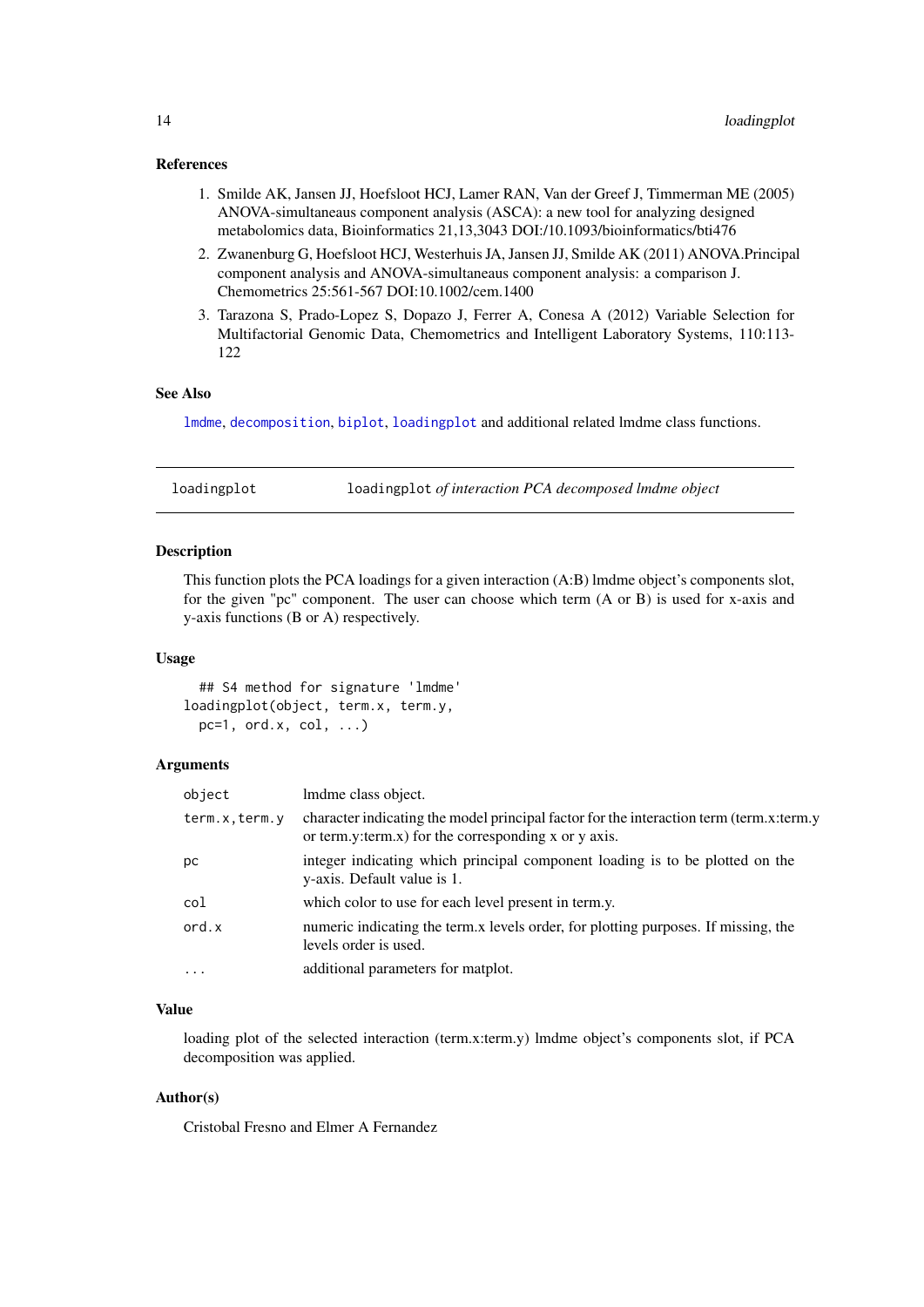#### <span id="page-14-0"></span>p.adjust 15

## Examples { data(stemHypoxia) ##Just to make a balanced dataset in the Fisher sense (2 samples per ## time\*oxygen levels) design<-design[design\$time %in% c(0.5,1,5) & design\$oxygen %in% c(1,5,21), ] design\$time<-as.factor(design\$time) design\$oxygen<-as.factor(design\$oxygen) rownames(M)<-M[, 1] #Keeping appropriate samples only M<-M[, colnames(M) %in% design\$samplename] ##ANOVA decomposition fit<-lmdme(model=~time+oxygen+time:oxygen, data=M, design=design) ##ASCA for all the available terms, on those subjects/genes where at least ##one interaction coefficient is statistically different from zero (F-test ##on the coefficients). id<-F.p.values(fit, term="time:oxygen")<0.001 decomposition(fit, decomposition="pca", scale="row", subset=id) ## Not run: loadingplot(fit, term.x="time", term.y="oxygen") ##Or change the axis order loadingplot(fit, term.x="oxygen", term.y="time") ##Or change the PC to display loadingplot(fit, term.x="time", term.y="oxygen", pc=2) ##Or the order of x-levels loadingplot(fit, term.x="time", term.y="oxygen", ord.x=3:1) ## End(Not run) }

<span id="page-14-1"></span>p.adjust p.adjust *of p-values for Multiple Test Comparison Corrections*

#### Description

Given a set of p-values, returns adjusted p-values using one of several methods.

#### Usage

```
## S4 method for signature 'lmdme'
p.adjust(p, term=NULL,
 method=p.adjust.methods, drop=TRUE)
```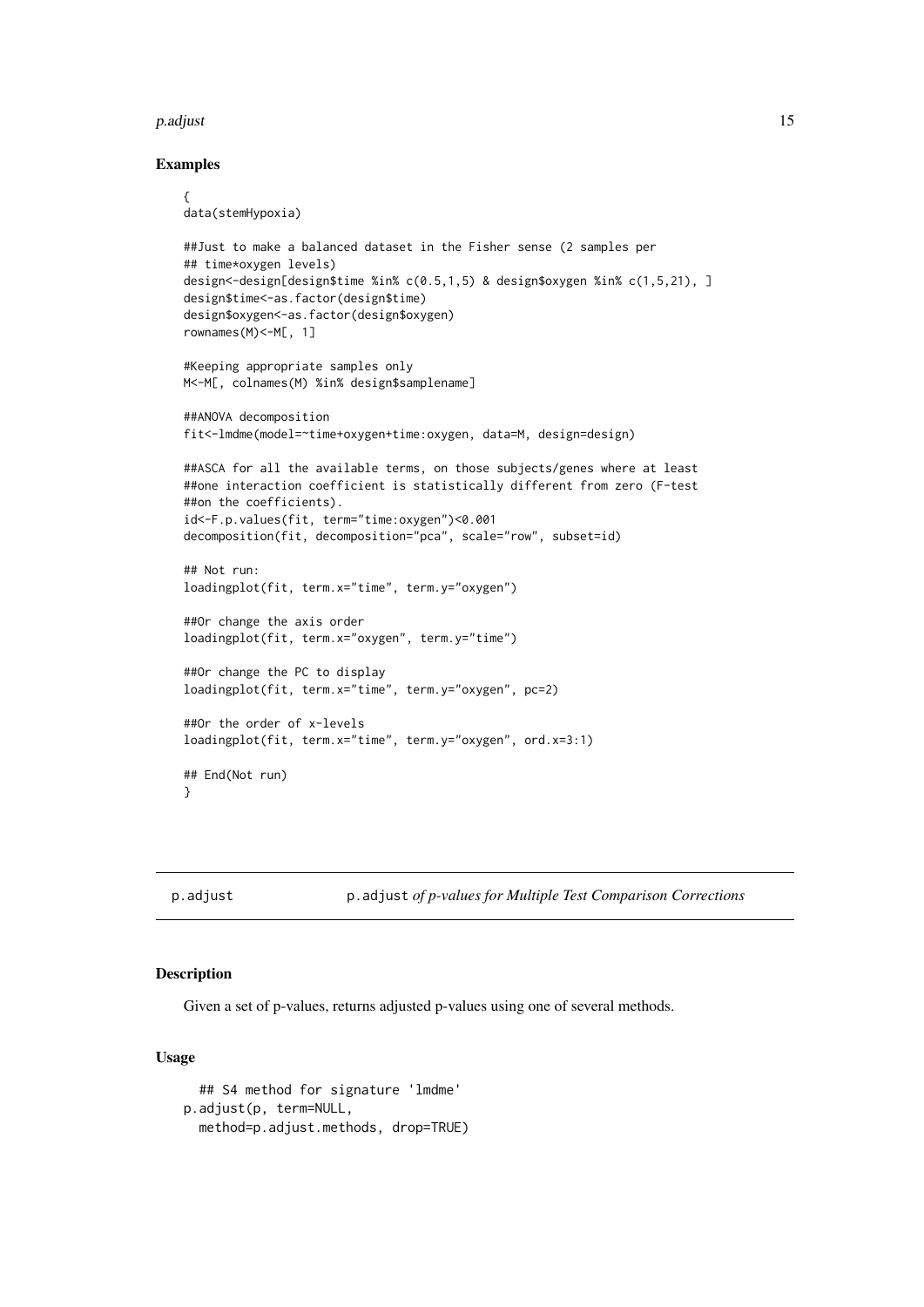## <span id="page-15-0"></span>Arguments

| р        | numeric vector of p-values as in stats::p.adjust or lmdme class object.   |
|----------|---------------------------------------------------------------------------|
| method   | correction method available in <b>p</b> . adjust. methods.                |
| term     | character with the corresponding term to return.                          |
| $\cdots$ | other arguments.                                                          |
| drop     | should try to drop the list structure if length==1? Default value is TRUE |
|          |                                                                           |

## Value

according to the call, one of the following objects can be returned

| numeric | vector of adjusted p-values.                                                                                                                                                                                                                             |
|---------|----------------------------------------------------------------------------------------------------------------------------------------------------------------------------------------------------------------------------------------------------------|
| matrix  | for lmdme object If term!=NULL, the corresponding character is looked up<br>within the list of p values returning the associated matrix of G rows (individ-<br>uals) x k columns (levels of the corresponding model term) with the adjusted<br>p-values. |

## Author(s)

Cristobal Fresno and Elmer A Fernandez

## See Also

[p.adjust](#page-14-1), [p.adjust.methods](#page-0-0)

#### Examples

```
{
data(stemHypoxia)
```

```
##Just to make a balanced dataset in the Fisher sense (2 samples per
## time*oxygen levels)
design<-design[design$time %in% c(0.5, 1, 5) & design$oxygen %in% c(1,5,21),]
design$time<-as.factor(design$time)
design$oxygen<-as.factor(design$oxygen)
rownames(M)<-M[, 1]
```

```
##Keeping appropriate samples only
M<-M[, colnames(M) %in% design$samplename]
```

```
##ANOVA decomposition
fit<-lmdme(model=~time+oxygen+time:oxygen, data=M, design=design)
```

```
##Adjust p-values only on the interaction p.values using false discovery rate
## method
pInteraction<-p.values(fit, term="time:oxygen")
FDRInteraction<-p.adjust(fit, term="time:oxygen", method="fdr")
corrected<-sum(pInteraction < 0.05) - sum(FDRInteraction < 0.05)
}
```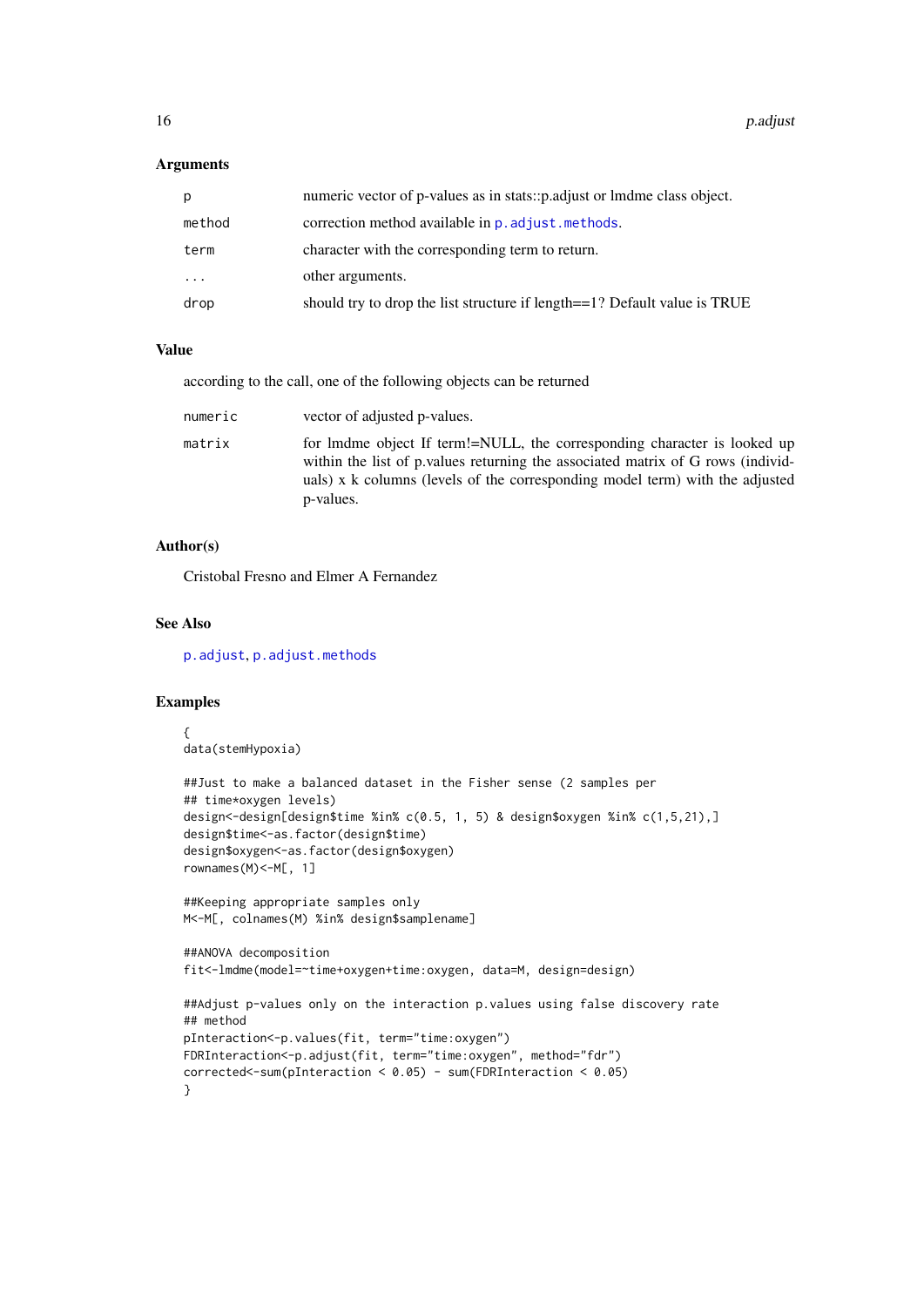<span id="page-16-0"></span>

#### Description

Produces the specified lmdme plus the required permuted objects (sampling the columns), using the same parameters to fit the additional models.

## Usage

```
## S4 method for signature 'formula, data.frame, data.frame'
permutation(model,data,design,Bayes=FALSE,verbose=FALSE,NPermutations=100,nCpus=1,...)
```
#### Arguments

| model         | formula object to carry out the decomposition.                                                                                                                          |
|---------------|-------------------------------------------------------------------------------------------------------------------------------------------------------------------------|
| data          | data.frame with individuals (rows) and samples/conditions (columns)                                                                                                     |
| design        | data. frame with the design of the experiment, (rows) samples/conditions as in<br>data columns and as many columns to indicate the factors present in each sam-<br>ple. |
| Bayes         | Should limma estimate empirical Bayes statistics, <i>i.e.</i> , moderated t-statistics?<br>Default value is FALSE.                                                      |
| verbose       | Should the process progress be printed? Default value is FALSE.                                                                                                         |
| NPermutations | number of permutations to be calculated. Default value is 100.                                                                                                          |
| nCpus         | number of cores to be used. Default value is 1, i.e. sequential calculation.                                                                                            |
| $\ddots$ .    | Additional parameters for the <b>lmFit</b> function.                                                                                                                    |

#### Value

| list | contains the original lmdme object plus the required amount of permuted ver- |
|------|------------------------------------------------------------------------------|
|      | sions.                                                                       |

## Author(s)

Cristobal Fresno and Elmer A Fernandez

#### See Also

[lmdme](#page-9-1)

## Examples

```
{
data(stemHypoxia)
```
##Just to make a balanced dataset in the Fisher sense (2 samples per ## time\*oxygen levels) design<-design[design\$time %in% c(0.5, 1, 5) & design\$oxygen %in% c(1,5,21),] design\$time<-as.factor(design\$time) design\$oxygen<-as.factor(design\$oxygen)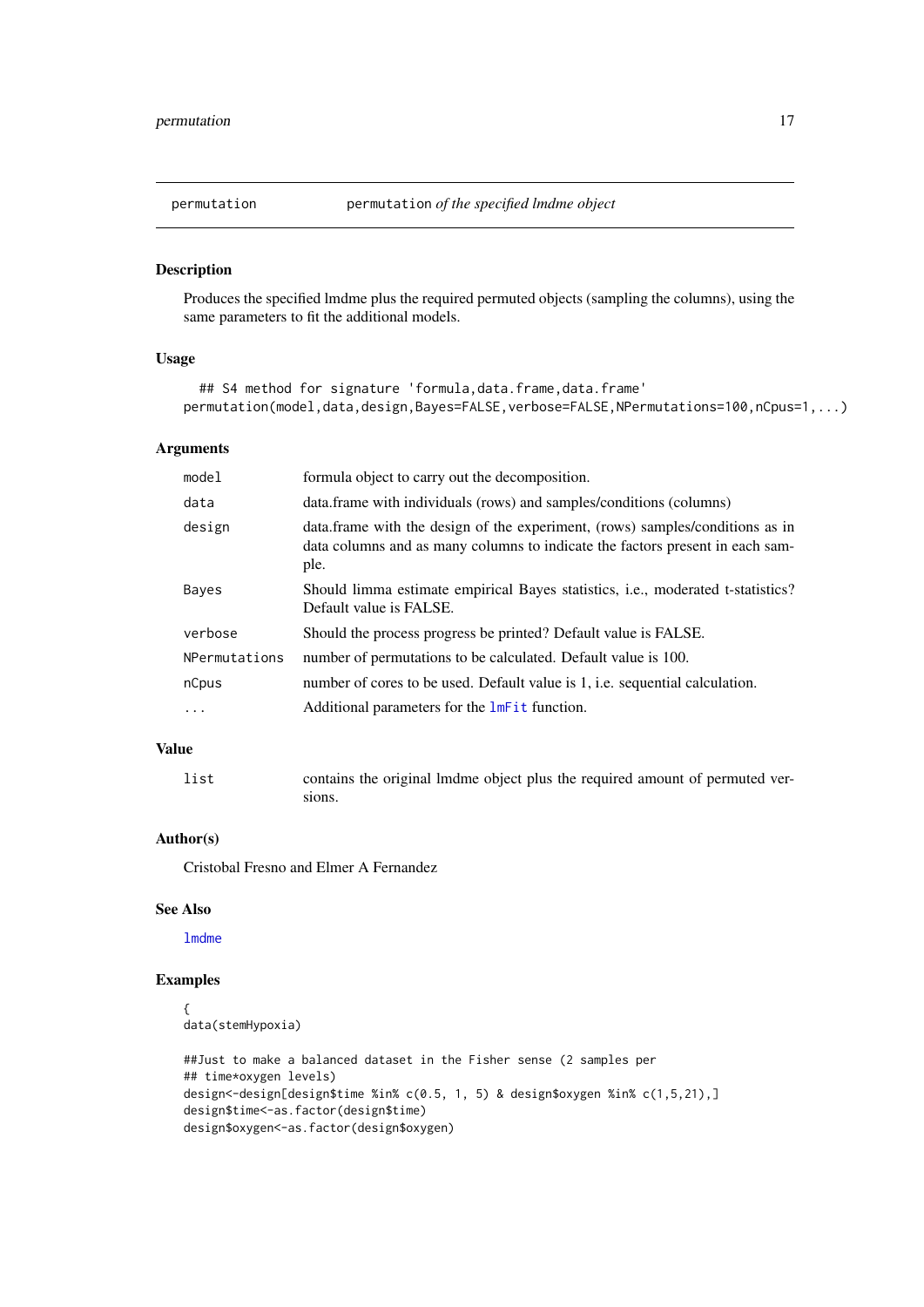```
rownames(M)<-M[, 1]
##Keeping appropriate samples only
M<-M[, colnames(M) %in% design$samplename]
##Just to test if it works. In a real scenario, use NPermutations >= 100 if
##the conditions (columns) of M allow it. Verbose parameter is FALSE by
##default
permuted<-permutation(model=~time*oxygen, data=M, design=design,
NPermutations=2, nCpus=3)
}
```
<span id="page-17-1"></span>print Show*,* Print *or* Summary *a lmdme object*

## <span id="page-17-2"></span>Description

Generic Show/Print/Summary method for lmdme class output visualization.

#### Usage

```
## S4 method for signature 'lmdme'
print(x, term)
  ## S4 method for signature 'lmdme'
show(object)
```
## S4 method for signature 'lmdme' summary(object)

#### Arguments

| X      | lmdme class object.                                                              |
|--------|----------------------------------------------------------------------------------|
| object | lmdme class object.                                                              |
| term   | character with the corresponding term to return. Default value is NULL to return |
|        | every decomposed term (if more than one is available).                           |

## Value

according to the call print, show or summary: console output text with increasing detail of lmdme object. show or summary console output text of the lmdme object, plus a data.frame with model decomposition summary data.

## Author(s)

Cristobal Fresno and Elmer A Fernandez

## See Also

[lmdme](#page-9-1), [coef](#page-5-1), [resid](#page-5-1), [fitted](#page-5-1), [modelDecomposition](#page-5-1), [components](#page-5-1), [componentsType](#page-5-1)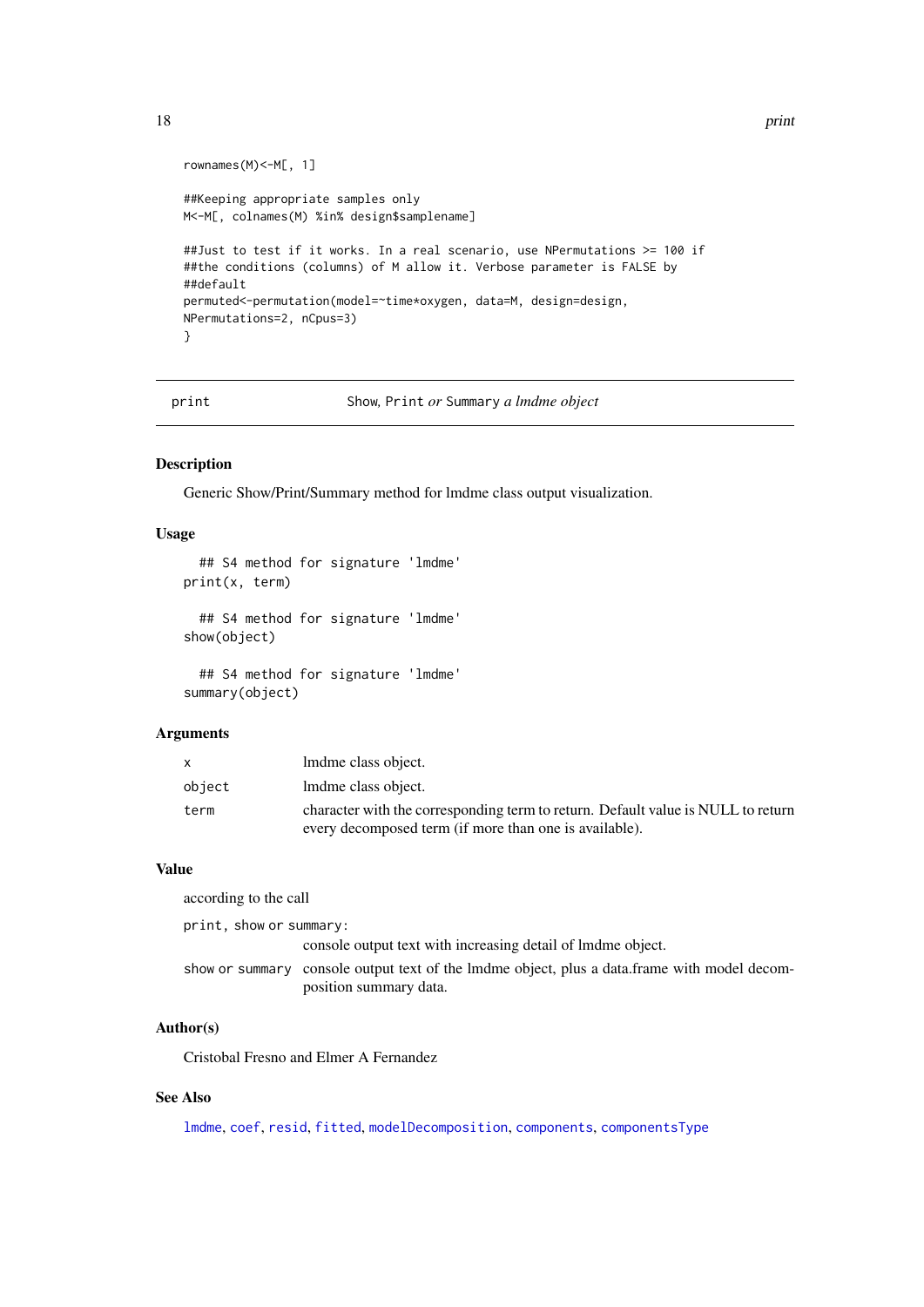#### <span id="page-18-0"></span>screeplot the same screeplot that the same screeplot that the same screeplot that the same screeplot that the same screeplot that the same screeplot that the same screeplot that the same screeplot that the same screep scre

#### Examples

```
{
data(stemHypoxia)
```

```
##Just to make a balanced dataset in the Fisher sense (2 samples per
## time*oxygen levels)
design<-design[design$time %in% c(0.5, 1, 5) & design$oxygen %in% c(1,5,21),]
design$time<-as.factor(design$time)
design$oxygen<-as.factor(design$oxygen)
rownames(M)<-M[, 1]
```

```
##Keeping appropriate samples only
M<-M[, colnames(M) %in% design$samplename]
```

```
##ANOVA decomposition
fit<-lmdme(model=~time+oxygen+time:oxygen, data=M, design=design)
}
## Not run:
#equivalent to call show(fit)
fit
print(fit)
summary(fit)
## End(Not run)
```
screeplot *Plot a* screeplot *of a PCA decomposed lmdme object*

#### Description

Screeplot on each decomposed "pca" model present in lmdme components slot.

#### Usage

```
## S4 method for signature 'lmdme'
screeplot(x, independent=TRUE,
 col=seq(along=components(x)), npcs, term=NULL, mfcol,
  ...)
```
## Arguments

| $\boldsymbol{\mathsf{x}}$ | Imdme class object.                                                                                                          |
|---------------------------|------------------------------------------------------------------------------------------------------------------------------|
| independent               | logical indicating whether the screeplots should be plotted together. Default<br>value is FALSE.                             |
| col                       | which color to use for each decomposed model. Default value seq(along=com-<br>ponents $(x)$ ).                               |
| npcs                      | integer with the number of components to plot. By default all present compo-<br>nents are plotted.                           |
| term                      | character with the corresponding term/s for biploting. Default value is NULL in<br>order to obtain every available biplot/s. |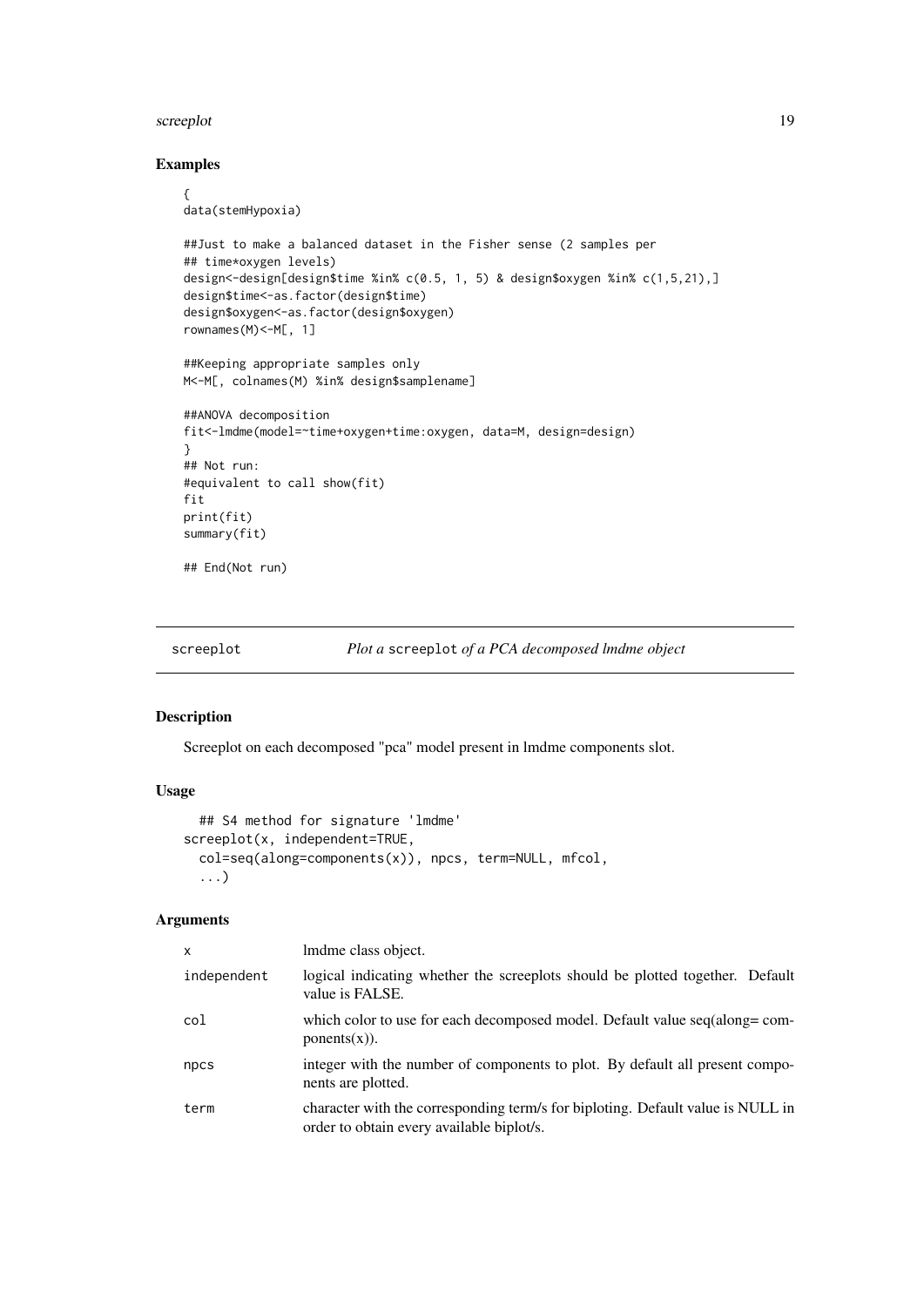| mfcol     | numeric vector for par layout. If missing, mfcol= $c(1,2)$ will be used if more  |
|-----------|----------------------------------------------------------------------------------|
|           | than one biplot is available. Use mfcol==NULL to override par call inside biplot |
|           | function.                                                                        |
| $\ddotsc$ | additional parameters for screeplot or plot/lines according to independent FALSE |
|           | or TRUE respectively.                                                            |

### Value

plotted screeplot/s of the components slot if PCA decomposition was applied.

#### Author(s)

Cristobal Fresno and Elmer A Fernandez

## See Also

stats::screeplot

#### Examples

{ data(stemHypoxia)

```
##Just to make a balanced dataset in the Fisher sense (2 samples per
## time*oxygen levels)
design<-design[design$time %in% c(0.5,1,5) & design$oxygen %in% c(1,5,21), ]
design$time <-as.factor(design$time)
design$oxygen<-as.factor(design$oxygen)
rownames(M)<-M[, 1]
```

```
#Keeping appropriate samples only
M<-M[, colnames(M) %in% design$samplename]
```

```
##ANOVA decomposition
fit<-lmdme(model=~time+oxygen+time:oxygen, data=M, design=design)
```

```
##ASCA for all the available terms, on those subjects/genes where at least
##one interaction coefficient is statistically different from zero (F-test
##on the coefficients).
id<-F.p.values(fit,term="time:oxygen")<0.001
decomposition(fit, decomposition="pca", scale="row", subset=id)
```

```
## Not run:
par(mfrow=c(2,2))
```
##Does not call par inside screeplot(fit,mfcol=NULL)

```
##Just the term of interest
screeplot(fit,term="time")
```

```
##In separate graphics
screeplot(fit,term=c("time","oxygen"),mfcol=c(1,1))
```

```
##All term in the same graphic device
screeplot(fit,mfcol=c(1,3))
```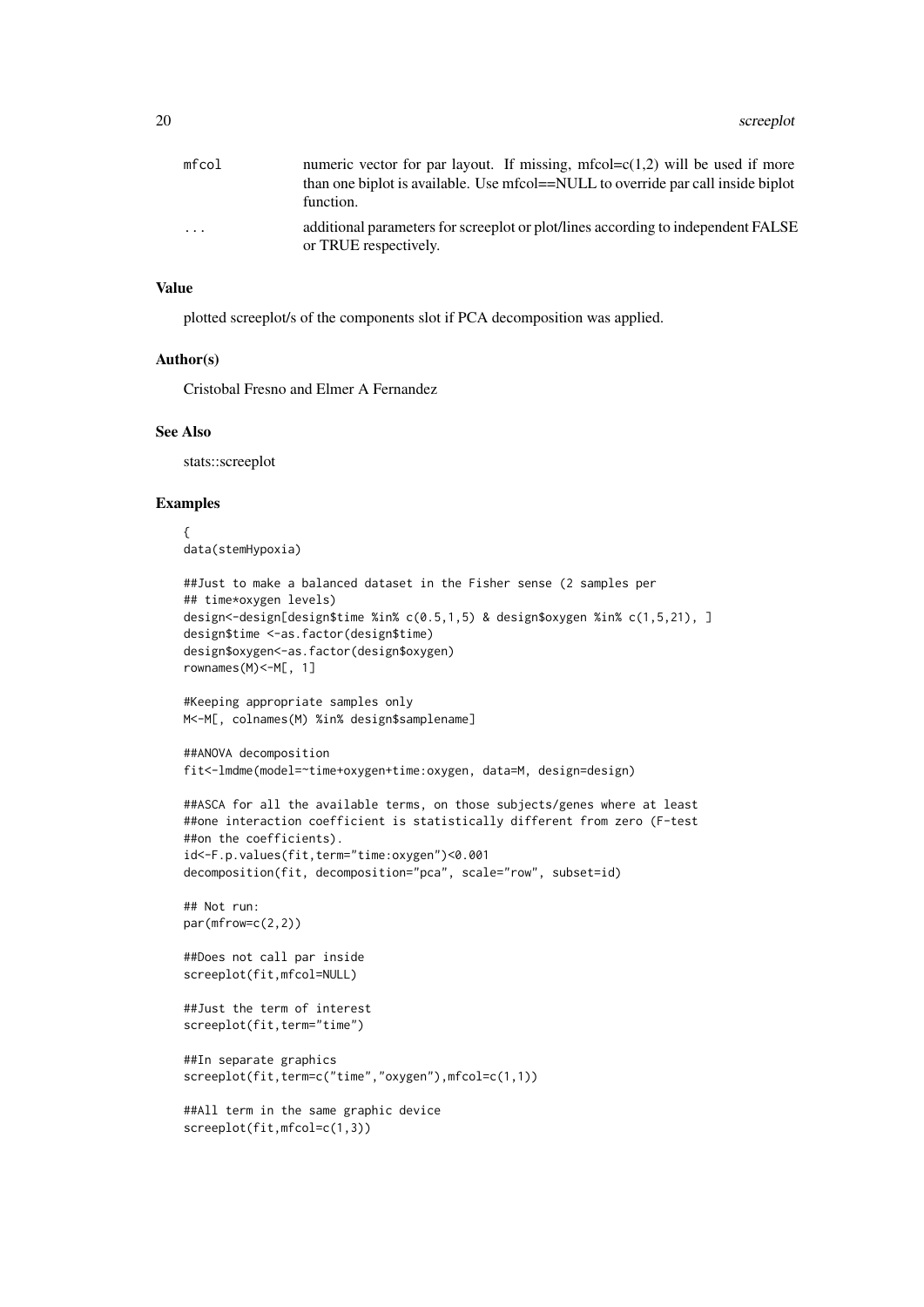#### screeplot 21

```
##All in the same graphic
screeplot(fit,independent=FALSE)
## End(Not run)
}
```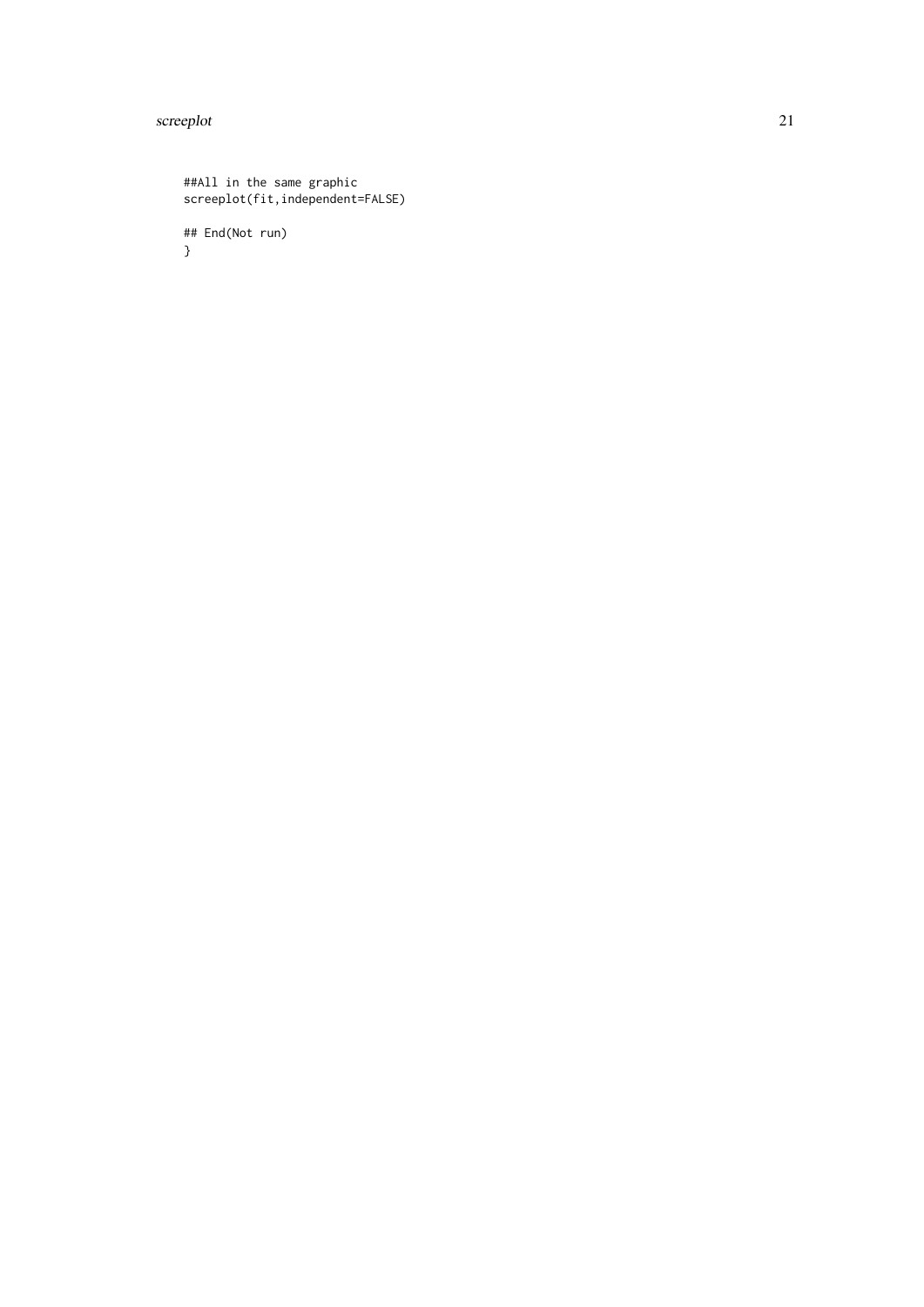# <span id="page-21-0"></span>Index

biplot, [2,](#page-1-0) *[14](#page-13-0)* biplot,lmdme-method *(*biplot*)*, [2](#page-1-0) biplot.mvr, *[2,](#page-1-0) [3](#page-2-0)* biplot.prcomp, *[2](#page-1-0)* biplot.princomp, *[3](#page-2-0)* coef, *[18](#page-17-0)* coef *(*fitted.values*)*, [6](#page-5-0) coef,lmdme-method *(*fitted.values*)*, [6](#page-5-0) coefficients *(*fitted.values*)*, [6](#page-5-0) coefficients,lmdme-method *(*fitted.values*)*, [6](#page-5-0) components, *[18](#page-17-0)* components *(*fitted.values*)*, [6](#page-5-0) components,lmdme-method *(*fitted.values*)*, [6](#page-5-0) components-methods *(*fitted.values*)*, [6](#page-5-0) componentsType, *[18](#page-17-0)* componentsType *(*fitted.values*)*, [6](#page-5-0) componentsType,lmdme-method *(*fitted.values*)*, [6](#page-5-0) componentsType-methods *(*fitted.values*)*, [6](#page-5-0)

decomposition, [4,](#page-3-0) *[8](#page-7-0)*, *[11](#page-10-0)*, *[14](#page-13-0)* decomposition,lmdme-method *(*decomposition*)*, [4](#page-3-0) decomposition-methods *(*decomposition*)*, [4](#page-3-0) design *(*fitted.values*)*, [6](#page-5-0) design,lmdme-method *(*fitted.values*)*, [6](#page-5-0) design-methods *(*fitted.values*)*, [6](#page-5-0)

F.p.values *(*fitted.values*)*, [6](#page-5-0) F.p.values,lmdme-method *(*fitted.values*)*, [6](#page-5-0) F.p.values-methods *(*fitted.values*)*, [6](#page-5-0) fitted, *[18](#page-17-0)* fitted *(*fitted.values*)*, [6](#page-5-0) fitted,lmdme-method *(*fitted.values*)*, [6](#page-5-0) fitted.values, [6](#page-5-0) fitted.values,lmdme-method *(*fitted.values*)*, [6](#page-5-0)

leverage, [9](#page-8-0)

leverage,lmdme-method *(*leverage*)*, [9](#page-8-0) leverage-methods *(*leverage*)*, [9](#page-8-0) lmdme, *[4](#page-3-0)*, *[8](#page-7-0)*, [10,](#page-9-0) *[11](#page-10-0)*, *[14](#page-13-0)*, *[17,](#page-16-0) [18](#page-17-0)* lmdme,formula,ANY,data.frame-method *(*lmdme*)*, [10](#page-9-0) lmdme-class, [12](#page-11-0) lmdme-methods *(*lmdme*)*, [10](#page-9-0) lmdme-padjust *(*p.adjust*)*, [15](#page-14-0) lmFit, *[10](#page-9-0)[–12](#page-11-0)*, *[17](#page-16-0)* loadingplot, *[14](#page-13-0)*, [14](#page-13-0) loadingplot,lmdme-method *(*loadingplot*)*, [14](#page-13-0) model *(*fitted.values*)*, [6](#page-5-0)

```
model,lmdme-method (fitted.values), 6
model-methods (fitted.values), 6
modelDecomposition, 18
modelDecomposition (fitted.values), 6
modelDecomposition,lmdme-method
        (fitted.values), 6
modelDecomposition-methods
        (fitted.values), 6
```

```
p.adjust, 15, 16
p.adjust,ANY-method (p.adjust), 15
p.adjust,lmdme-method (p.adjust), 15
p.adjust-methods (p.adjust), 15
p.adjust.methods, 16
p.values (fitted.values), 6
p.values,lmdme-method (fitted.values), 6
p.values-methods (fitted.values), 6
par, 2
permutation, 17
permutation,formula,data.frame,data.frame-method
        (permutation), 17
permutation-methods (permutation), 17
plsr, 3, 5
prcomp, 3, 5, 9
print, 8, 18
print,lmdme-method (print), 18
quantile, 9
```
resid, *[18](#page-17-0)*